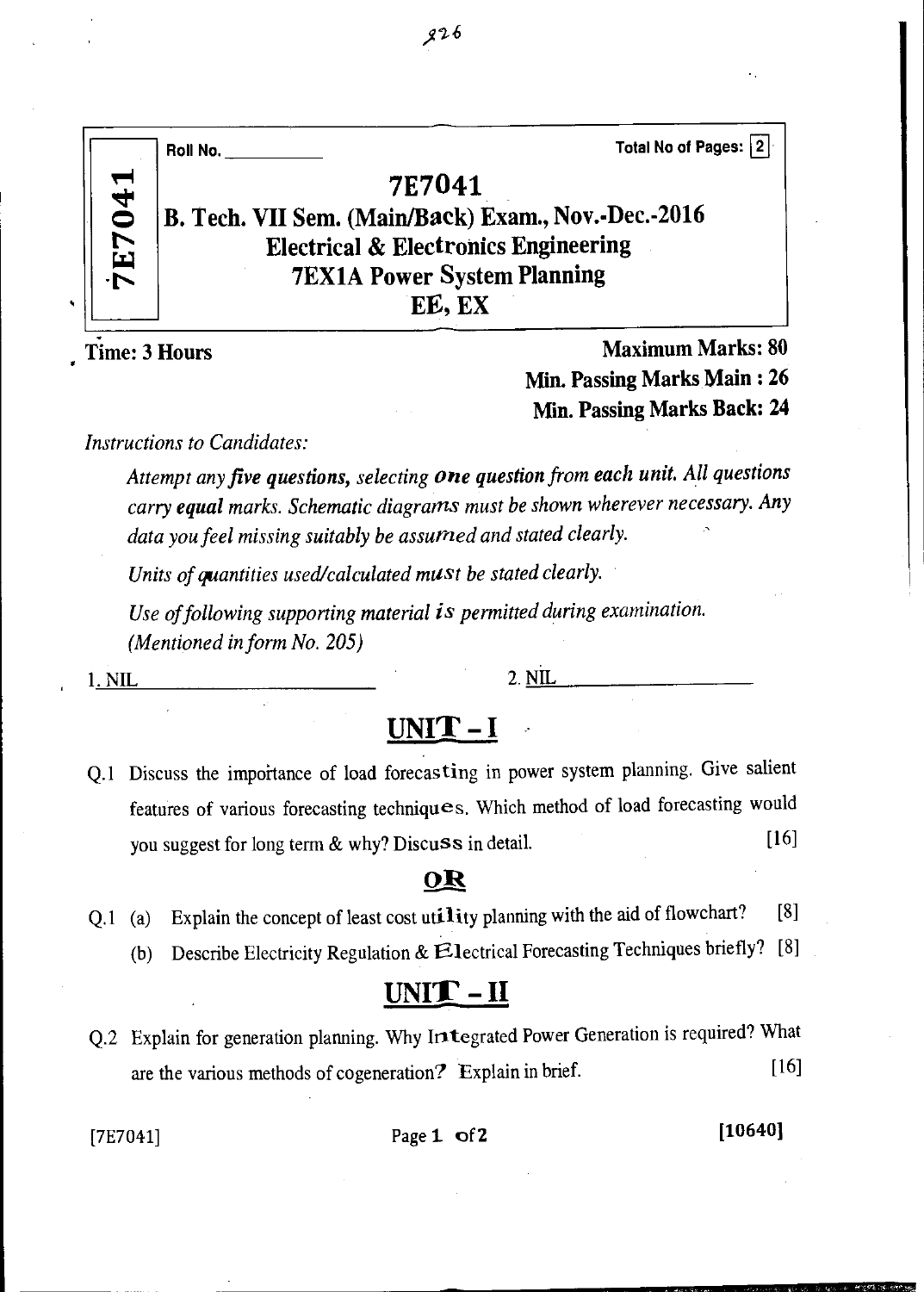### OR

Q.2 Describe the importance and execution of Transmission System Planning on long term basis and also discuss the concept of Rational Tariffs. [16]

### UNIT - III

Q.3 Write the design method of system operating planning. Explain briefly how these . methods help in improvement of reliability. [16]

#### OR

Q.3 Explain the functions of Power System Simulator with the help of Block diagram and also discuss about the importance of computerized management. [16]

### UNIT - IV

Q.4 Formulate the optimal hydrothermal scheduling problem considering the inequality constfaints on the thermal generation and water storage employing penalty functions. Find out the necessary equations & gradient vector to solve the problem. [16]

#### OR

Q.4 Give the concept of optimal unit commitment. Discuss the reliability based generation system. What is meant by unit maintenance schedules? [16]

### $UNIT - V$

- Q.5 (a) What is insulation coordination? Write basic terminologies of electrical power system and explain in brief. [8]
	- (b) Discuss least cost optimization problem for non-conventional power plants. [8]

#### OR

- Q.5 (a) Discuss about computer aided planning & effect of computer aided planning on  $\cosh$ . [8]
	- (b) Explain process diagram of Hydro & Thermal Plant. [8]

#### $[7E7041]$  Page 2 of 2 [10640]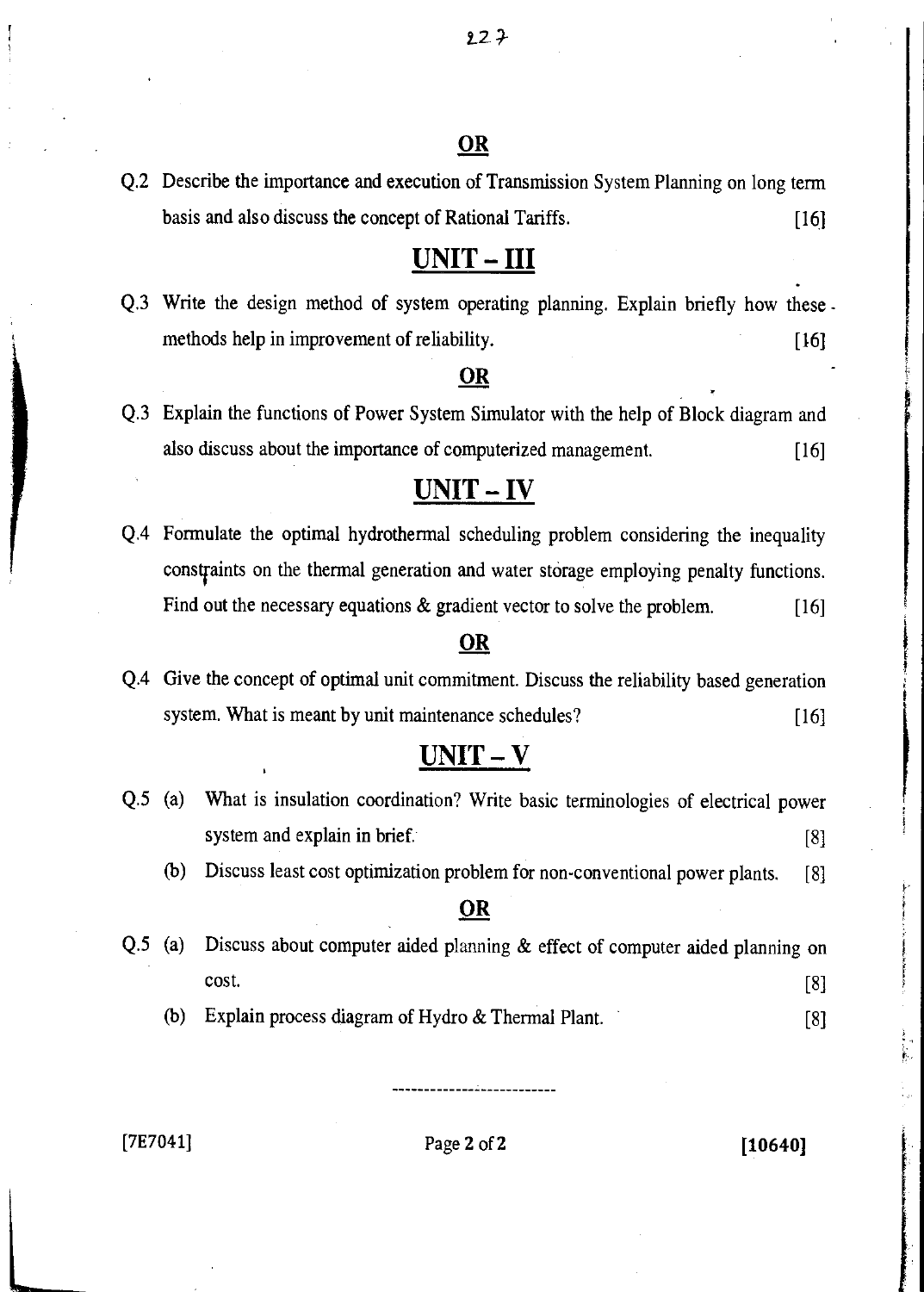|       | Total No of Pages:<br>Roll No.                                                                                                                         |     |
|-------|--------------------------------------------------------------------------------------------------------------------------------------------------------|-----|
| E7042 | 7E7042<br>B. Tech. VII Sem. (Main/Back) Exam., Nov.-Dec.-2016<br><b>Elect. Electronics Engineering</b><br><b>7EX2A Power System Analysis</b><br>EE, EX | I O |

 $\nu^g$ 

Time: 3 Hours Maximum Marks: 80 Min. Passing Marks Main: 26 Min. Passing Marks Back: 24

*Instructions to Candidates:* 

*Attempt any five questions, selecting one question from each unit. All questions carry equal marks. Schematic diagrams must be shown wherever necessary. Any data you feel missing suitably be assumed and stated clearly.* 

*• Units of quantities used/calculated must be stated clearly.* 

*Use of following supporting material is permitted during examination. (Mentioned in form No. 205)* 

 $1. \underline{\text{NIL}}$  2.  $\underline{\text{NIL}}$  2. NIL

### **UNIT - I**

- Q.1 (a) Elaborate the functions of single line diagram for a balanced three phase system with suitable steps.  $[8]$ 
	- (b) The primary and secondary winding of a single phase 1000 KVA, 2000/1000 volts transformer have leakage reactance each of  $2\Omega$ . Find per unit reactance of the transformer. [8]

 $[7E7042]$  Page 1 of 4 [12060]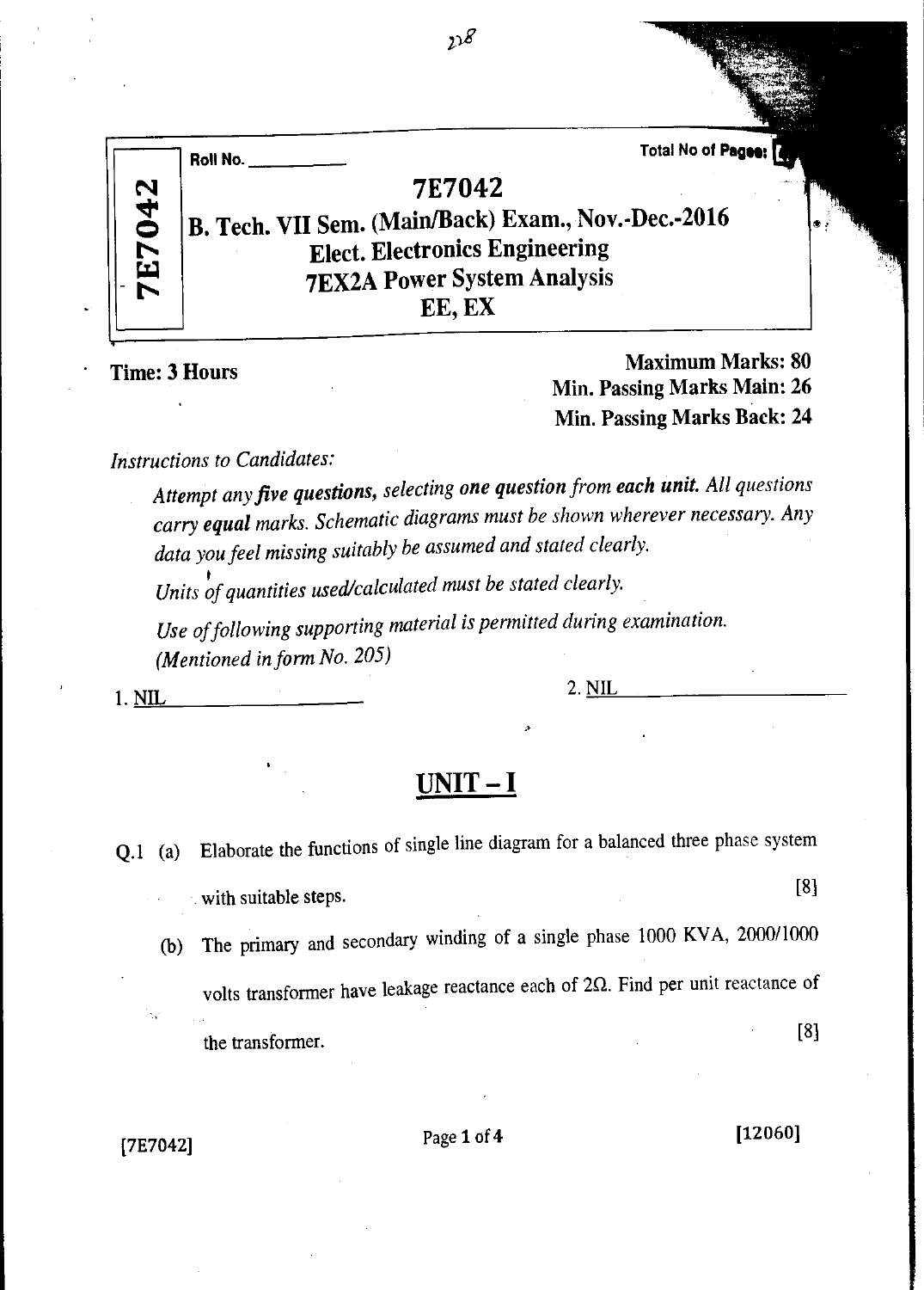Q.1 (a) Determine nodal admittance matrix for the power system represented by single line diagram as shown in figure below



(b) Discuss the advantages of using  $Y_{bus}$  model of power system network for load flow analysis. [8]

$$
\overline{\text{UNIT} - \text{II}}
$$

Q.2 (a) For the 3 – bus network build  $[Z_{bus}]$ . [8]



(b) In step by step formulation of  $Z_{bus}$  it is not necessary to include the case of an element connected between two new buses. Why? [8]

#### **OR**

Q.2 (a) Discuss the analysis of short circuit on a loaded synchronous machine and draw model for computing subtransient current, transient current. [8]

 $[7E7042]$  Page 2 of 4 [12060]

$$
[8] \quad \bullet
$$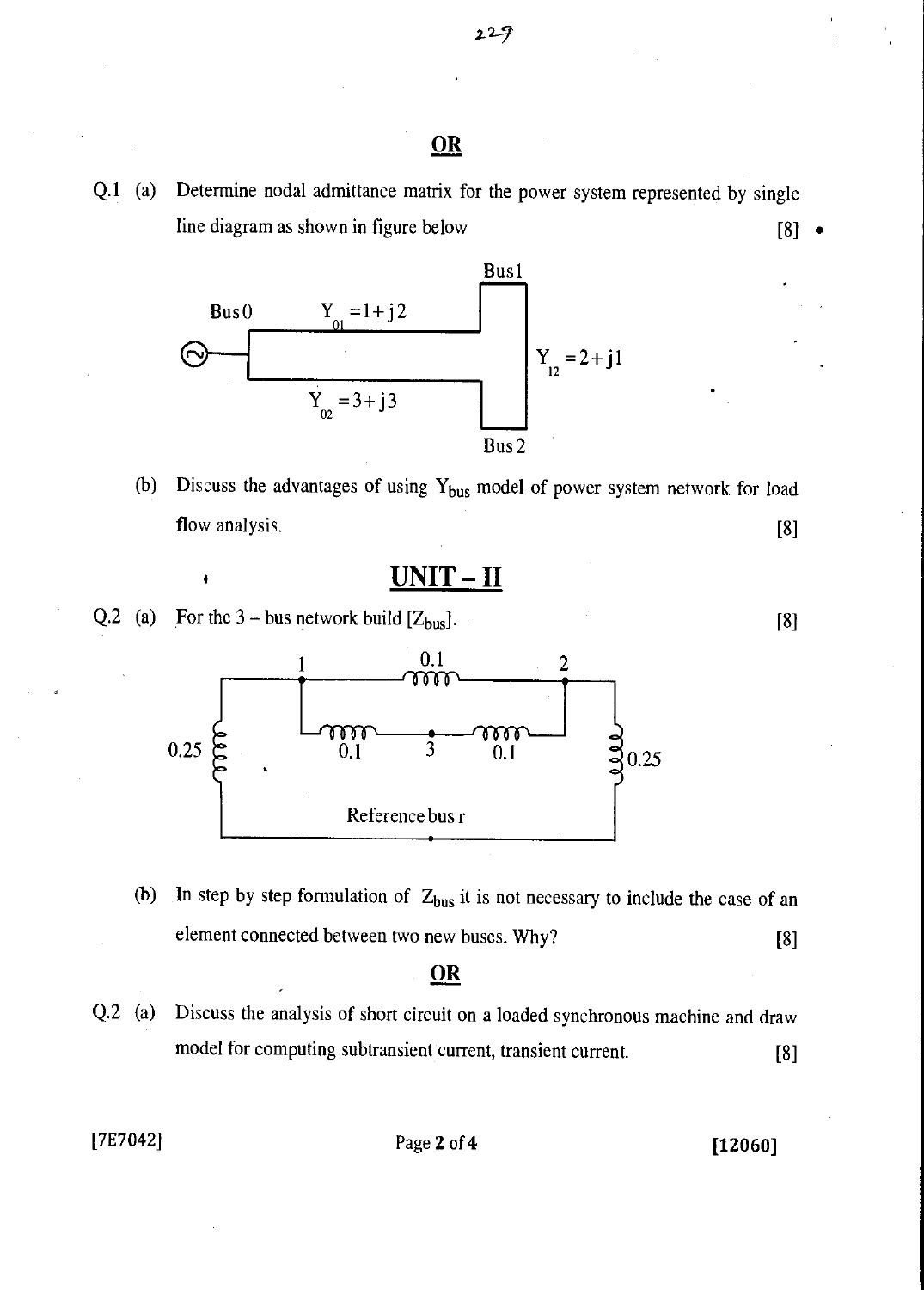(b) A 3 — phase 15 MVA, 10KV alternator has internal reactance of 6% and negligible resistance. Find the external reactance per phase to be connected in series with the alternator so that steady current on short circuit does not exceeds 6 times the full load current. [8]

### <u>UNIT – III</u>

- Q.3 (a) Write a short note on sequence impedance of transformer. [6]
	- (b) Figure show a power system network. Draw the Zero Sequence diagram for this system.  $[10]$



The system data are as —

| G              | 50 MVA        | 11 KV    | $X_0 = 0.08$ P. U. |
|----------------|---------------|----------|--------------------|
| $T_{1}$        | <b>50 MVA</b> | 11/220KV | $X_0 = 0.1$ P. U.  |
| G <sub>2</sub> | <b>30 MVA</b> | 11 KV    | $X_0 = 0.07$ P. U. |
| T <sub>2</sub> | <b>30 MVA</b> | 11/220KV | $X_0 = 0.09$ P. U. |

#### **OR**

Q.3 (a) Derive expressions for fault current by symmetrical components method for single line to ground fault. [8]

(b) Determine the symmetrical components of current in a three phase system, the original phasors of which are:- [8]

 $I_a = 12 + j6$ ,  $I_b = 12-j12$ ,  $I_c = -15 + j10$ 

[7E7042] Page 3 of 4 [12060]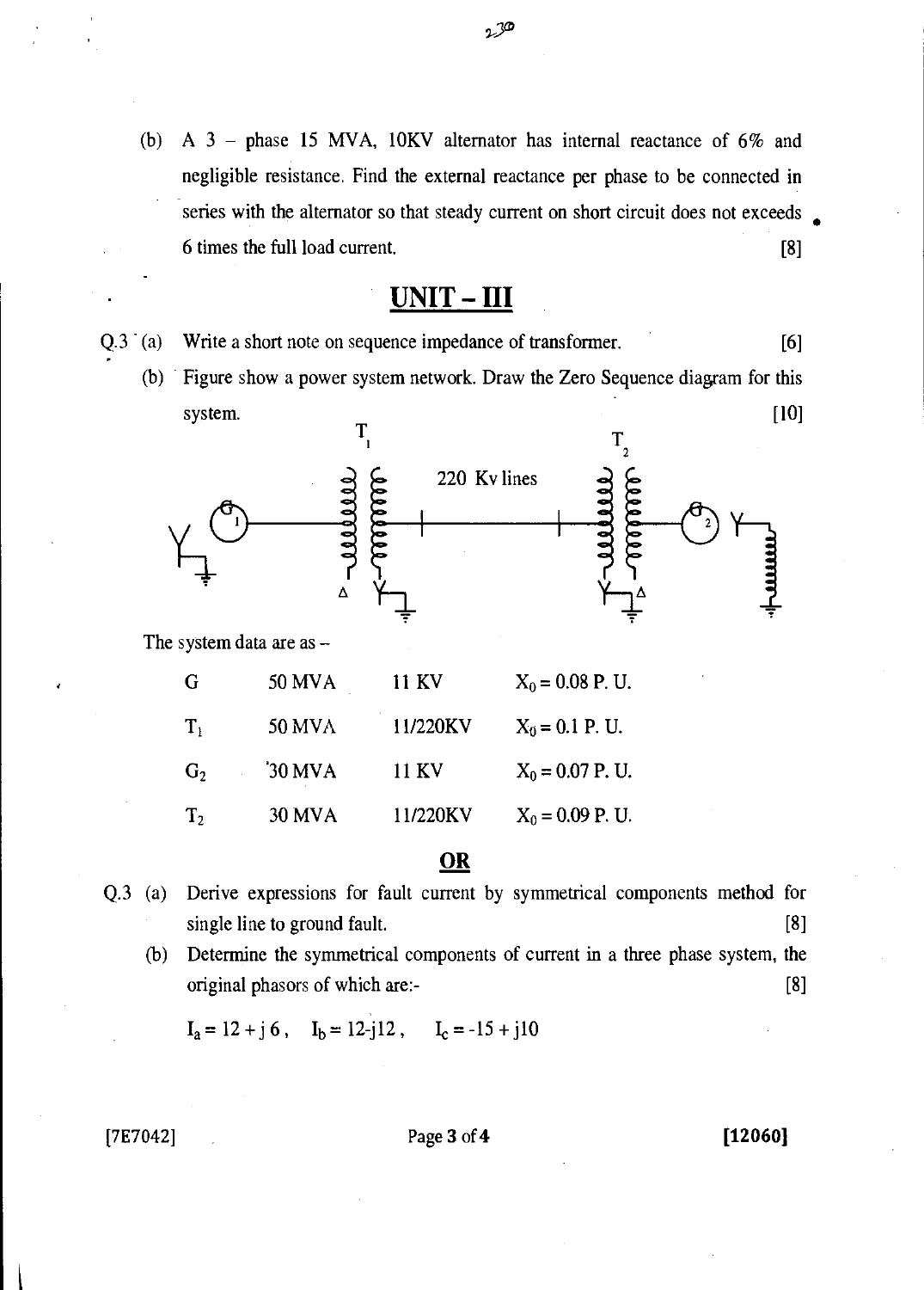### UNIT - IV

Q.4 A 30 MVA, 11KVA generator has  $Z_1 = Z_2 = j \, 0.2$  P. U.  $Z_0 = j \, 0.05$  P. U. A line to line fault occurs on the terminals of the generator. Find the line currents and line to neutral voltages under fault conditions. Assume that the generator neutral is solidly ground and that the generator is operating at no load and at rated voltage at the occurrence of fault occurs on the terminals of the generator. Find the line currents and line to neutral<br>voltages under fault conditions. Assume that the generator neutral is solidly ground<br>and that the generator is operating at no loa

#### **OR**

- Q.4 (a) Derive the necessary equation to determine the fault current for a double line to ground fault  $(L - L - G)$ . Draw a diagram showing the inter connection of sequence network. [10]
	- (b) Why is  $3 \phi$  symmetrical fault more severe than a  $3 \phi$  unsymmetrical fault. [6]

### $UNIT - V$

Q.5 Explain different type of buses and variables in given power system. Also derive steady state load flow equation. Also give assumption and restriction for solving load steady state load flow equation. Also give assumption and restriction for solving load<br>flow equation. [16]

#### OR

|  | Q.5 (a) What do you mean by load flow problems. | [6] |
|--|-------------------------------------------------|-----|
|  |                                                 |     |

(b) Explain Newton Raphson method for load flow analysis with the help of flow chart. [10]

 $\mathbf{I}$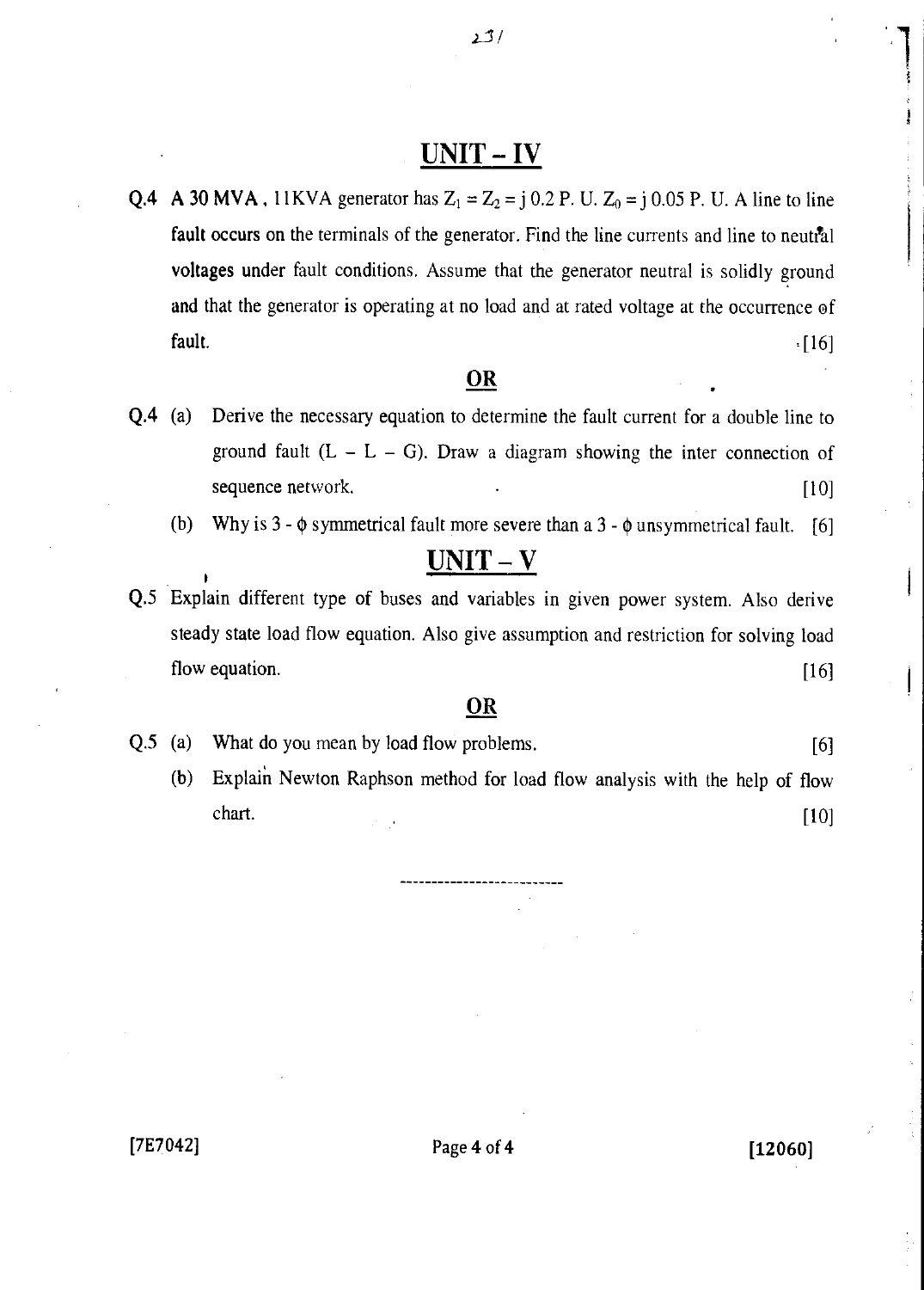|               | <b>Roll No.</b> ____<br>Total No of Pages: 2    |
|---------------|-------------------------------------------------|
|               | 7E7043                                          |
| <b>7E7043</b> | B. Tech. VII Sem. (Main) Exam., Nov.-Dec.-2016  |
|               | <b>Electrical &amp; Electronics Engineering</b> |
|               | <b>7EX3A Artificial Intelligence Techniques</b> |
|               | EE, EX                                          |

-Time: 3 Hours **Maximum Marks: 80** Min. Passing Marks Main : 26 Min. Passing Marks Back: 24

*Instructions to Candidates:* 

*Attempt any five questions, selecting one question from each unit. All questions carry equal marks. Schematic diagrams must be shown wherever necessary. Any data you feel missing suitably be assumed and stated clearly.* 

*Units of q'hantities used/calculated must be stated clearly.* 

*Use of following supporting material is permitted during examination. (Mentioned in form No. 205)* 

 $1. NIL$  2.  $NIL$  2.  $NIL$ 

### **UNIT — I**

| O.1 | (a) | Define artificial intelligence. Discuss the area in which application of AI are     |     |
|-----|-----|-------------------------------------------------------------------------------------|-----|
|     |     | used.                                                                               | [8] |
|     | (b) | What are the applications of Artificial Intelligence?                               | [8] |
|     |     | OR                                                                                  |     |
| Q.I | (a) | What are building tools and shells? Write their importance.                         | [8] |
|     | (b) | Briefly explain how artificial intelligence techniques can be represented. List out |     |
|     |     | some of task domain of artificial intelligence.                                     | [8] |
|     |     | $UNIT - II$                                                                         |     |
|     |     |                                                                                     |     |

| $[7E7043]$ | Page 1 of 2                                                            | [10740] |
|------------|------------------------------------------------------------------------|---------|
|            | (b) How knowledge can be represented using logics rules, frames?       | [8]     |
|            | Q.2 (a) Differentiate between procedural versus declarative knowledge. | [8]     |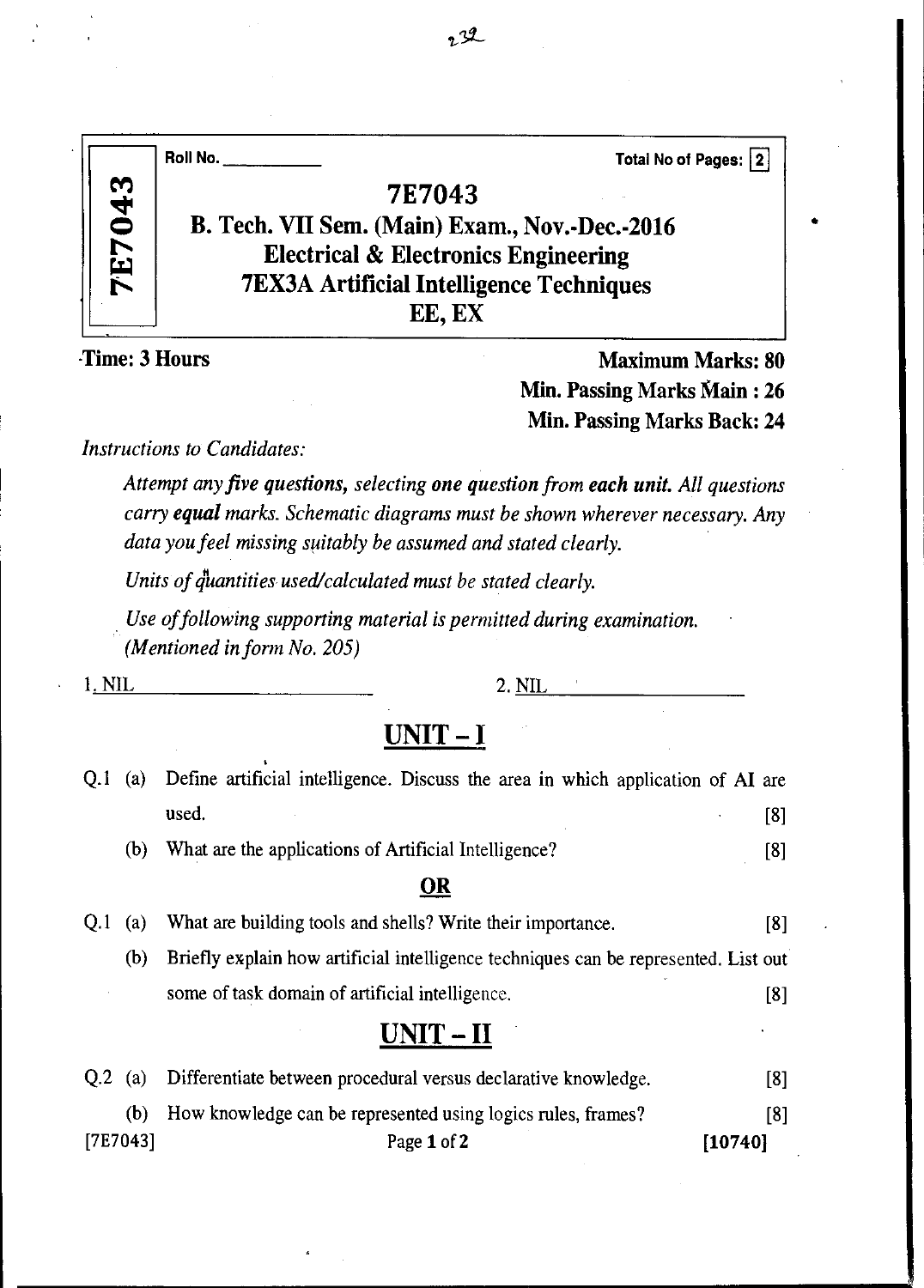# IIIIIIEallMMIIIMWnnjll1=11S1L9a t,fj

Q.2 Discuss the following search techniques with the help of an example. Also discuss the **benefit and short comings of each one:** [16]

**(a) Breadth** first search

**(b) Depth** first search

### UNIT- **HI**

|                 | (a)          | Describe biological neuron and synapses.                                          | [8]  |
|-----------------|--------------|-----------------------------------------------------------------------------------|------|
|                 | (b)          | What are the different types of activation functions?                             | [8]  |
|                 |              | OR                                                                                |      |
| Q <sub>.3</sub> |              | What are the limitations of perceptrons?                                          | [8]  |
|                 | $\mathbf{b}$ | Differentiate between single layer and multilayer perceptrons.                    | [8]  |
|                 |              | UNIT – IV                                                                         |      |
| O.4             | (a)          | What is difference between supervised and unsupervised learning?                  | [8]  |
|                 | (b)          | What is Kohonen's self organizing map? Explain.                                   | [8]  |
|                 |              | DR                                                                                |      |
| Q <sub>4</sub>  |              | Explain the back propagation algorithm. What are the two different passes of back |      |
|                 |              | propagation algorithm?                                                            | [16] |

# $UNIT - V$ </u>

|  | Q.5 (a) What do you mean by membership function with fuzzy set? Also describe     |                  |
|--|-----------------------------------------------------------------------------------|------------------|
|  | various types of membership functions.                                            | $\sim$ [12]      |
|  | (b) What is fuzzy controller? Discuss the basic steps involved in design of fuzzy |                  |
|  | controller.                                                                       | $\left(4\right)$ |

### **OR**

|  | Q.5 (a) Explain the procedure of Genetic Algorithm with example. | [8] |
|--|------------------------------------------------------------------|-----|
|  |                                                                  |     |

(b) Explain the following terms with example in reference to Genetic Algorithm - [8]

- (i) Population
- (ii) Crossover
- (iii) Reproduction
- (iv) Mutation

[7E7043] Page 2 of 2 **[10,74-0]**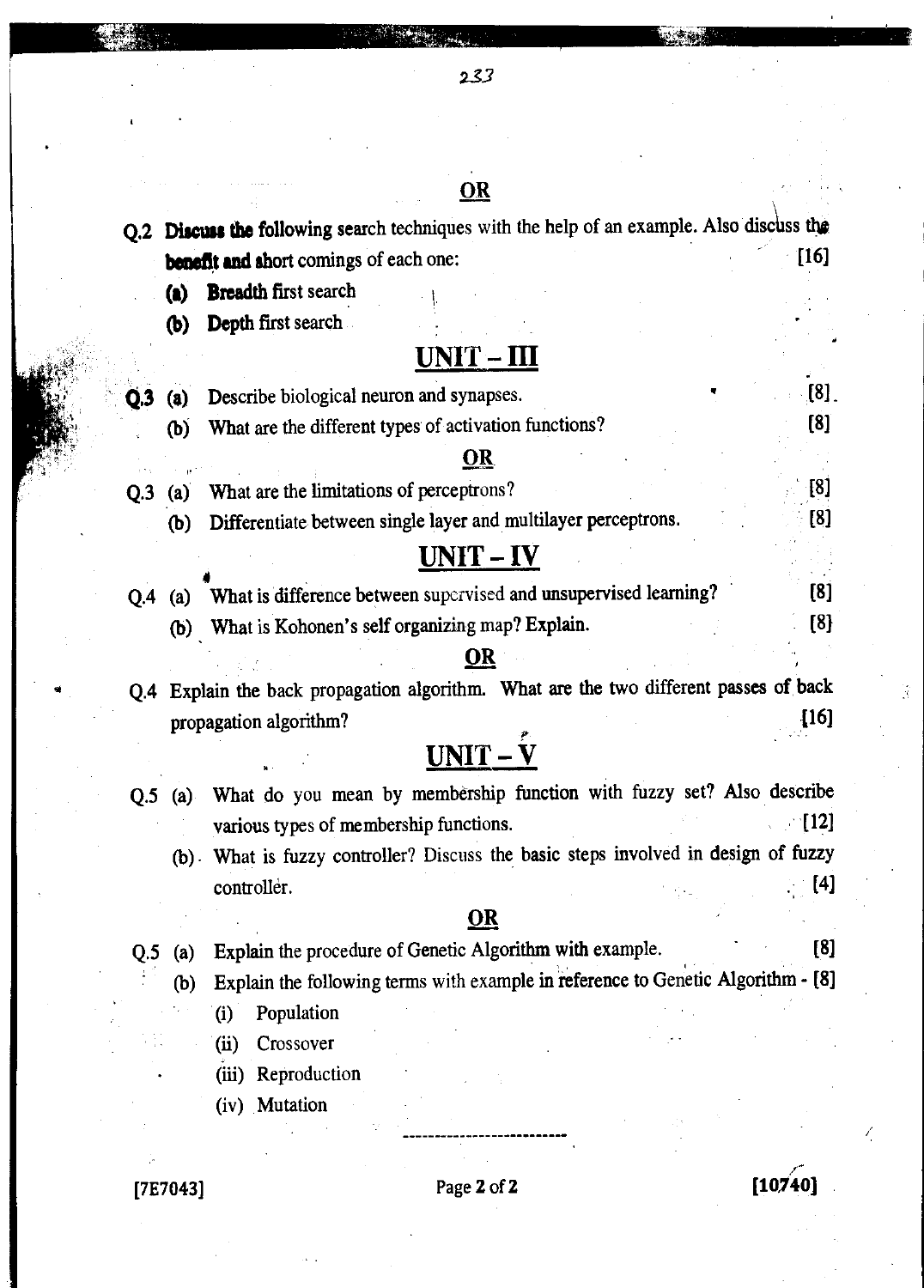

Time: 3 Hours **Maximum Marks: 80** Min. Passing Marks Main : 26 Min. Passing Marks Back: 24

*Instructions to Candidates:* 

*Attempt any five questions, selecting one question from each unit All questions carry equal marks. Schematic diagrams must be shown wherever necessary. Any data you feel missing suitably be assumed and stated clearly.* 

*Units of quantities used/calculated must be stated clearly.* 

*Use of following supporting material is permitted during examination. (Mentioned in form No. 205)* 

 $1. NIL$  2.  $NIL$  2.  $NIL$ 

### **UNIT - I**

| Q.1  | (a)        | Explain the difference between conventional and non-conventional energy             |        |
|------|------------|-------------------------------------------------------------------------------------|--------|
|      |            | sources.                                                                            | [6]    |
| Y,   | (b)        | Give the brief idea about world energy situation.                                   | $[5]$  |
|      | (c)        | Discuss the Indian Energy Scenario in present situation.                            | $[5]$  |
|      |            | <b>OR</b><br>$\mathcal{L}^{\text{max}}_{\text{max}}$                                |        |
| .Q.1 | (a)        | Explain different components used and power generation process through Tidal        |        |
|      |            | power plants. Also describe single basin and double basin arrangement in Tidal      |        |
|      |            | power generation.                                                                   | [8]    |
|      | $\log$ (b) | What are the advantages and limitations of tidal power generation?                  | [4]    |
|      | (c)        | What is the future prospects of electrical energy generation in India through Tidal |        |
|      |            | power plants?                                                                       | [4]    |
|      | [7E7044]   | Page 1 of 3                                                                         | [9980] |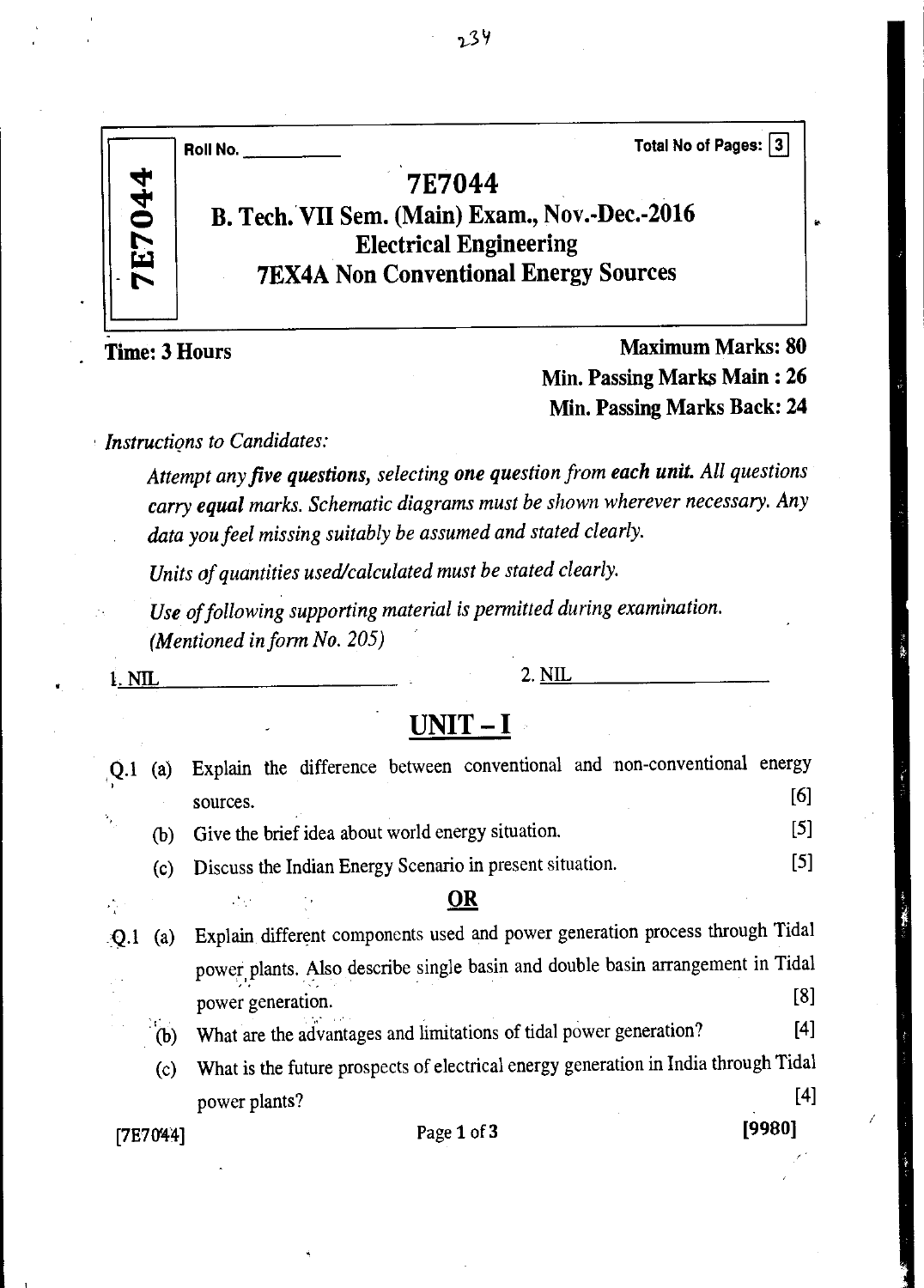### **UNIT - II**

| $Q.2$ (a)      |     | What is the principle of Solar photovoltaic power generation? What are the main |
|----------------|-----|---------------------------------------------------------------------------------|
|                |     | elements of a Photovoltaic system?<br>[8]                                       |
|                | (b) | How solar radiations on tilted surface can be calculated? Discuss<br>$-its$     |
|                |     | mathematical expressions.<br>[8]                                                |
|                |     | $\overline{OR}$                                                                 |
| Q.2            | (a) | What do you mean by concentrating collector? Discuss parabolidal and heliostat  |
|                |     | collector configuration.<br>[8]                                                 |
|                | (b) | Explain various components and working principle of solar cell and concept of   |
|                |     | solar cell array.<br>[8]                                                        |
|                |     | $UNIT-HII$<br>ŧ                                                                 |
| $Q.3$ (a)      |     | Explain following basic electric generation schemes through wind energy;<br>[8] |
|                |     | (i)<br><b>Constant Speed Constant Frequency</b>                                 |
|                |     | (ii)<br>Variable Speed Variable Frequency                                       |
|                |     | (iii) Variable Speed Constant Frequency                                         |
|                | (b) | What are the advantages of vertical Axis machines over<br>Horizontal type       |
|                |     | machines? Describe a rotor for relatively low velocity wind.<br>[8]             |
|                |     | <u>OR</u>                                                                       |
| Q <sub>3</sub> | (a) | What do you understand by Geothermal energy? Explain different components       |
|                |     | and working principle of basic geothermal steam power plant.<br>[8]             |

(b) Enumerate various advantages and disadvantages of geothermal energy generation. Also explain application and future prospects of geothermal energy in and working principle or basic geothermal steam power plant. [8]<br>Enumerate various advantages and disadvantages of geothermal energy<br>generation. Also explain application and future prospects of geothermal energy in<br>India.

[7E7044] Page **2** of **3 [9980]**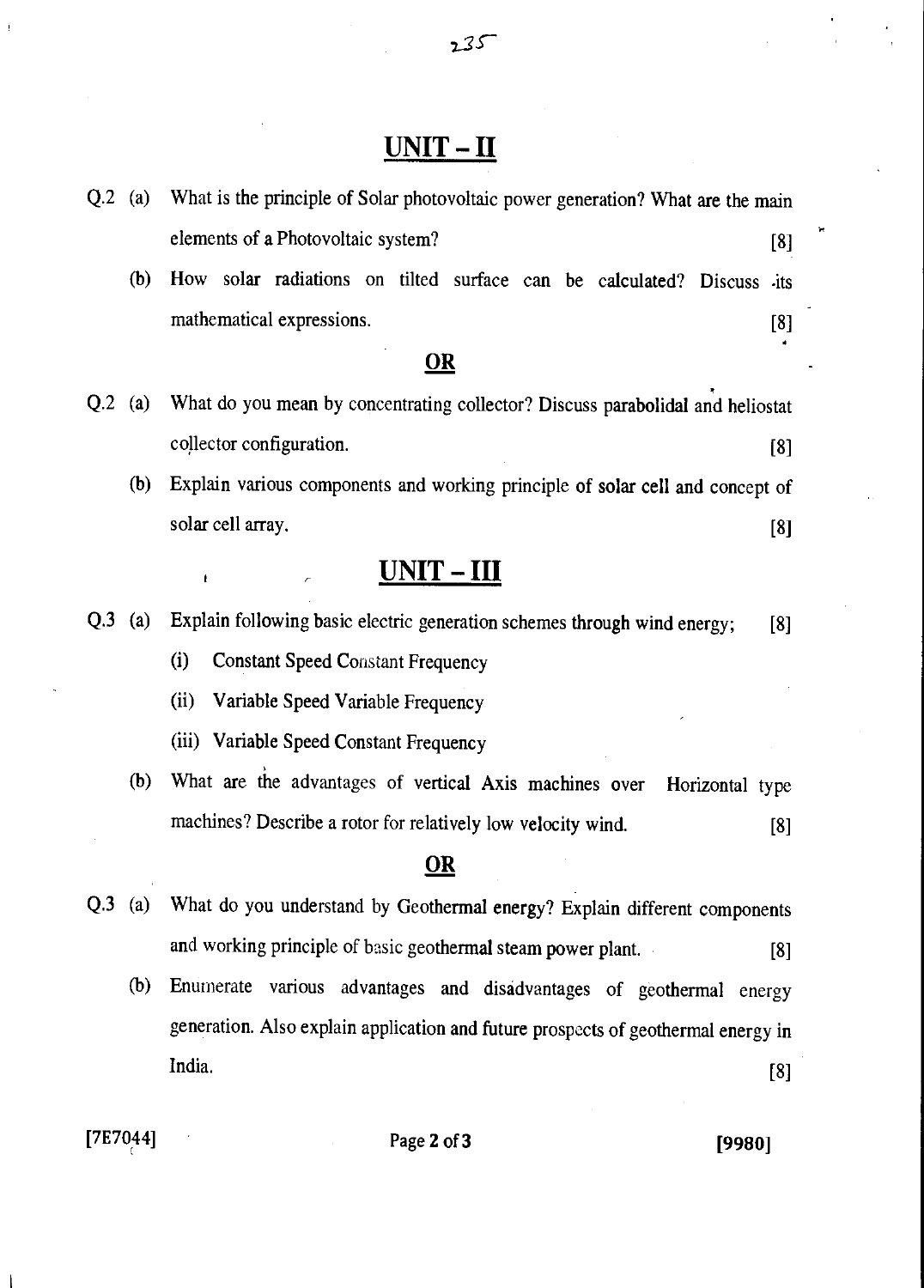### **UNIT - IV**

 $2^{36}$ 

- Q.4 (a) Differentiate nuclear fusion and nuclear fission process with example. Also describe process of energy generation through nuclear fission in detail. [8] (b) Explain magnetic confinement and inertial confinement phenomenon in detail. [8] **OR**  Q.4 (a) Explain different components and working principle of Tokamak reactor for electrical energy generation. [8] (b) What are the various advantages of nuclear fusion? Explain laser fusion reactor in detail.  $[8]$ **UNIT - V**  Q.5 (a) Explain the concept of electricity generation through biomass. Describe the different biomass conversion technologies in brief. [8] (b) Explain in brief;  $[4x2=8]$ 
	- (i) Deen Bandhu Biogas Plant
	- (ii) Pragati Design Biogas Plant

#### **OR**

Q.5 (a) Explain the concept of electricity generation through biogas. Describe fixed dome type biogas plant in detail. [10]

(b) Explain the Ethanol production process in detail. [6]

[7E7044] Page **3** of 3 **[9980]**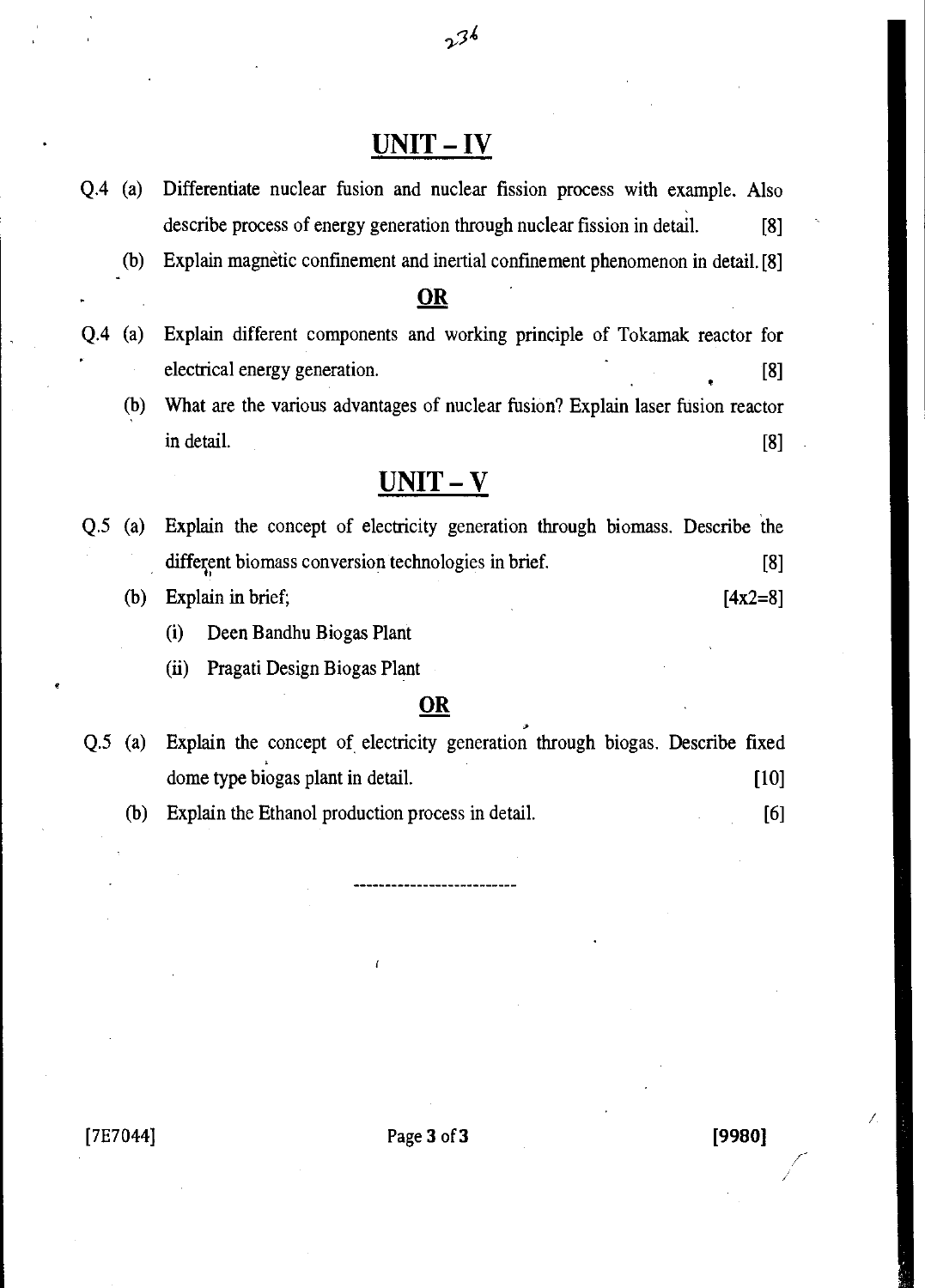|           | Total No of Pages 3<br>Roll No.                     |
|-----------|-----------------------------------------------------|
| LQ<br>4   | 7E7045                                              |
| $\bullet$ | B. Tech. VII Sem. (Main/Back) Exam., Nov.-Dec.-2016 |
| ا تن)     | <b>Elect. Electronics Engineering</b>               |
|           | <b>7EE5A Power System Engineering</b>               |
|           |                                                     |

Time: 3 Hours **Maximum Marks: 80** Min. Passing Marks Main: 26 Min. Passing Marks Back: 24

*Instructions to Candidates:* 

*Attempt any five questions, selecting one question from each unit. All questions carry equal marks. Schematic diagrams must be shown wherever necessary. Any data you feel missing suitably be assumed and stated clearly.* 

Units  $\delta f$  quantities used/calculated must be stated clearly.

*Use of following supporting material is permitted during examination. (Mentioned in form No. 205)* 

1. NIL 2. NIL

### **UNIT — I**

| 0.1 | (a) | Derive and discuss the condition for economic loading of generating plant      |
|-----|-----|--------------------------------------------------------------------------------|
|     |     | [8]<br>considering losses of transmission line.                                |
|     | (b) | Draw an discuss input output curve for thermal generating unit.<br>[8]         |
|     |     | <b>OR</b>                                                                      |
| O.I | (a) | [8]<br>Determine the equation of incremental transmission loss penalty factor. |
|     | (b) | Assume that the loss coefficients in 1/mw of a power system having two         |
|     |     | [8]<br>generating stations are:                                                |
|     |     | n ::                                                                           |

|  | 0.0015    |
|--|-----------|
|  | $-0.0005$ |
|  | 0.0025    |

[7E7045] **Page 1 of 3** [11320]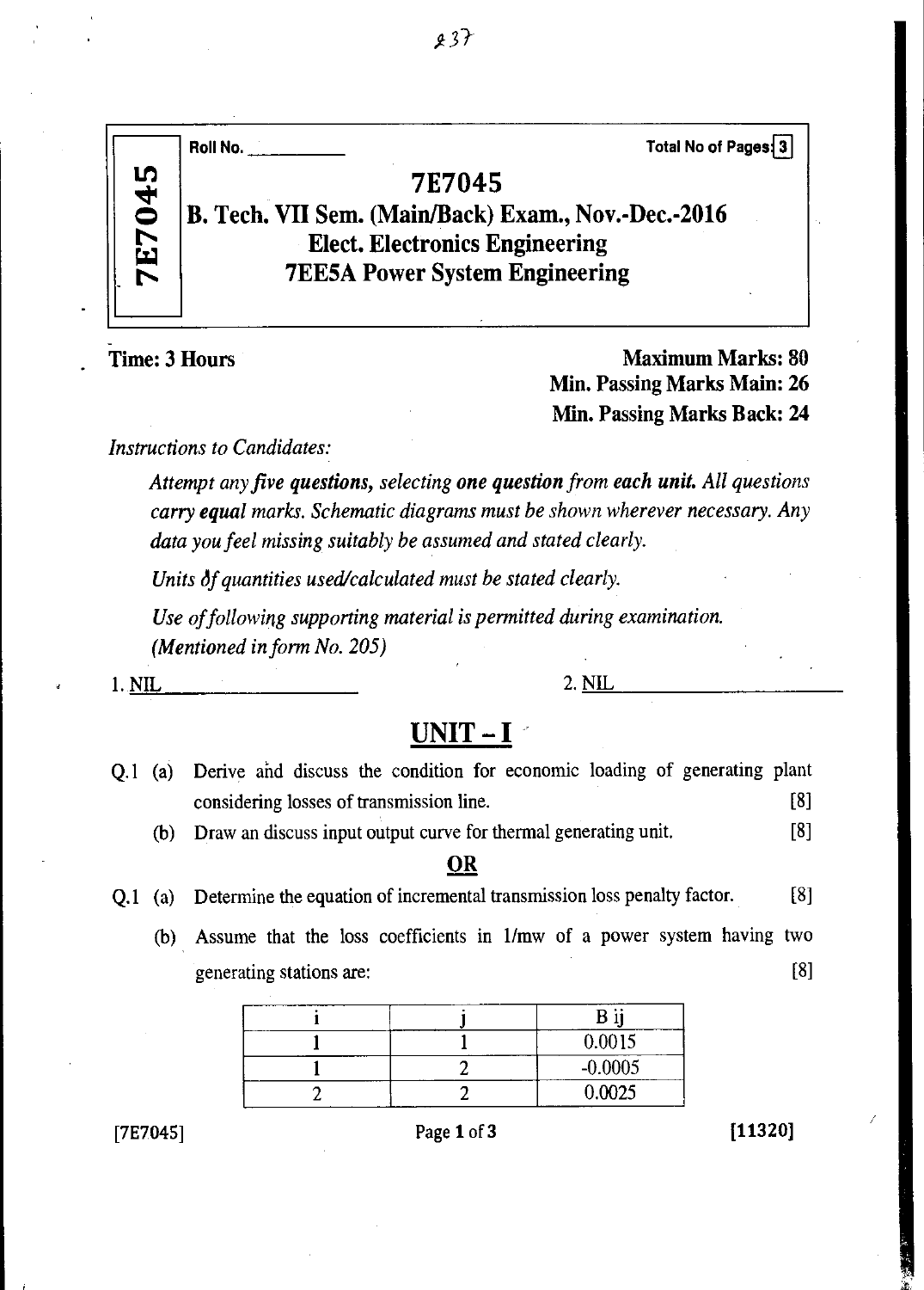And the incremental costs of two stations are:

 $dC1 / dP1 = 0.01 P1 + 2.0$ 

 $dC2 / dP2 = 0.01 P2 + 1.5$ 

Calculate the economic output of the generating stations P1 and P2 for  $\lambda = 2.6$ . Also calculate the transmission losses and the load demand for this value of  $\lambda$ ..

### **UNIT - II**

- Q.2 (a) What are power angle curves, how would you explain its function in sieady state and transient conditions. [8]
	- (b) A 4- pole, 50 Hz turbo alternator is rated 45 MW 0.8 pf lag and has inertia of  $25000 \text{ kg-m}^2$ . It is connected through a transmission line to another set whose corresponding data is 2-pole, 60 MW, 50 Hz, 0.75pf lag, 3000  $kg-m^2$ . Find inertia constant of each machine on its own rating and that of single equivalent set connected to an infinite bus and a base of  $100$  MVA. [8]

#### **OR**

- **Q.2 (a)** Derive the formula of synchronizing power coefficient. [8]
	- **(b)** Find out the coherent condition and non-coherent condition in swing equation for a group.  $[8]$

### **UNIT-** III

- Q.3 (a) Explain the equal area criteria, also illustrate by help of suitable diagram application of equal area criterion to study transient for the sudden increase in input of the generator. [8]
	- (b) What are the factors which affects power system stability and methods to improve stability? [8]

#### **OR**

Q.3 (a) Find out equation for critical cleaning angle if an auto reclose circuit breaker is used in a system having two transmission in parallel and a fault occurs at the mid point of one of the parallel lines. [8]

 $[7E7045]$  Page 2 of 3 [11320]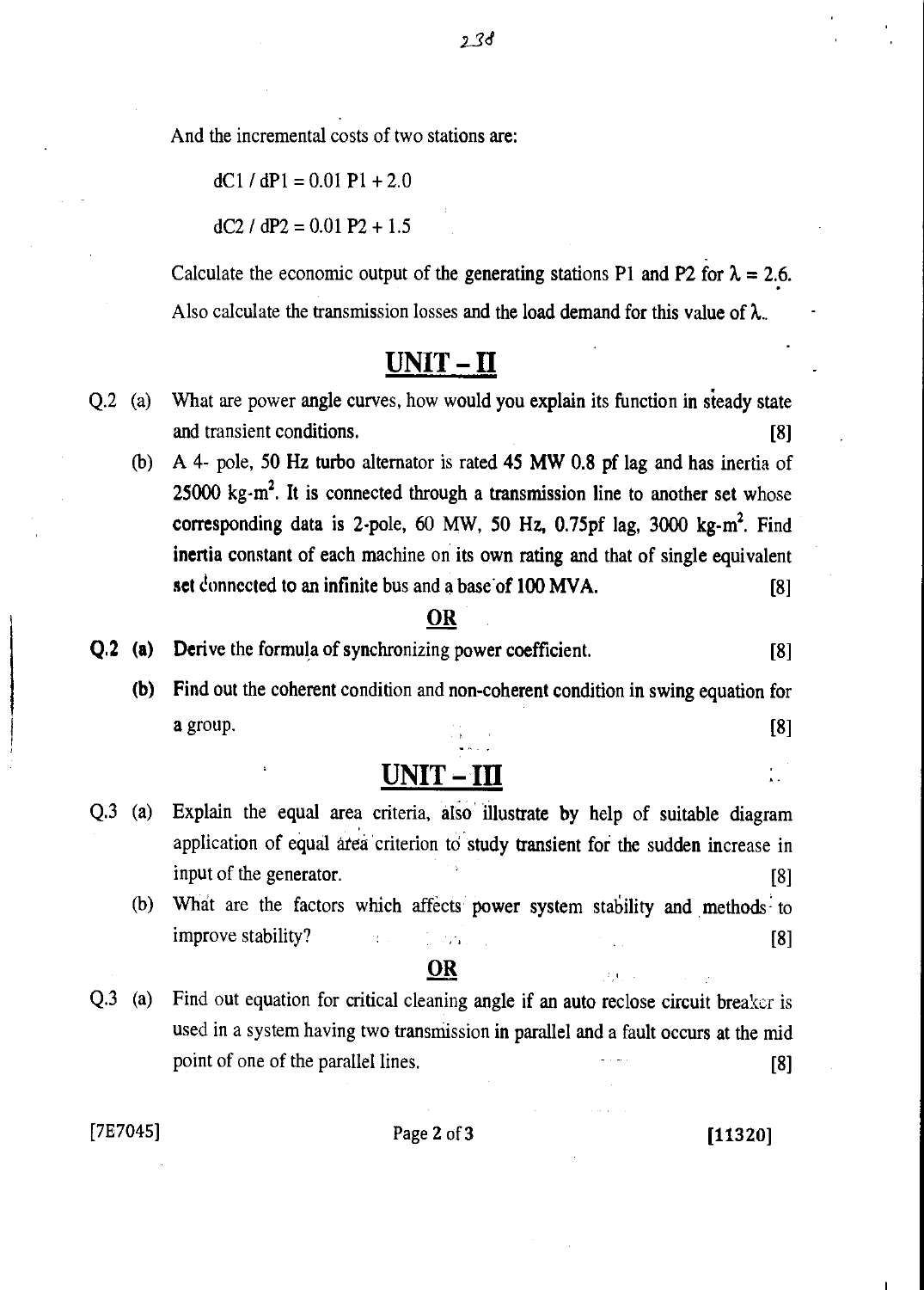(b) For the system shown in figure, both the terminal voltage and infinite bus voltage are 1.0 pu and the generator is delivering 1.0 pu power. Calculate the critical clearing angle and the critical clearing angle and the critical clearing time when the system is subjected to a 3-phase fault at point p (middle of the line) as shown



### **UNIT - IV**

- Q.4 (a) Explain use and working of excitation system in synchronous machines. [8]
	- (b) Describe briefly about brushless excitation system in electrical machine. [8]

#### **OR**

- Q.4 (a) What are the spinning and maintenance reserve capacities? Explain how the reserve capacity of power station is decided. [8]
	- (b) Explain the rotating thyristor excitation scheme with its block diagram. [8]

### **UNIT - V**

- Q.5 (a) Explain the phase angle control and phase shifting transformers with their application. [8]
	- (b) What is the protection of series capacitors? Explain advantages and related with it.  $[8]$

#### **OR**

Q.5 Write notes on following:

- (a) Power System security.
- (b) Voltage instability.
- (c) Series compensation.

 $[7E7045]$  Page 3 of 3 [11320]

 $[5+5+6=16]$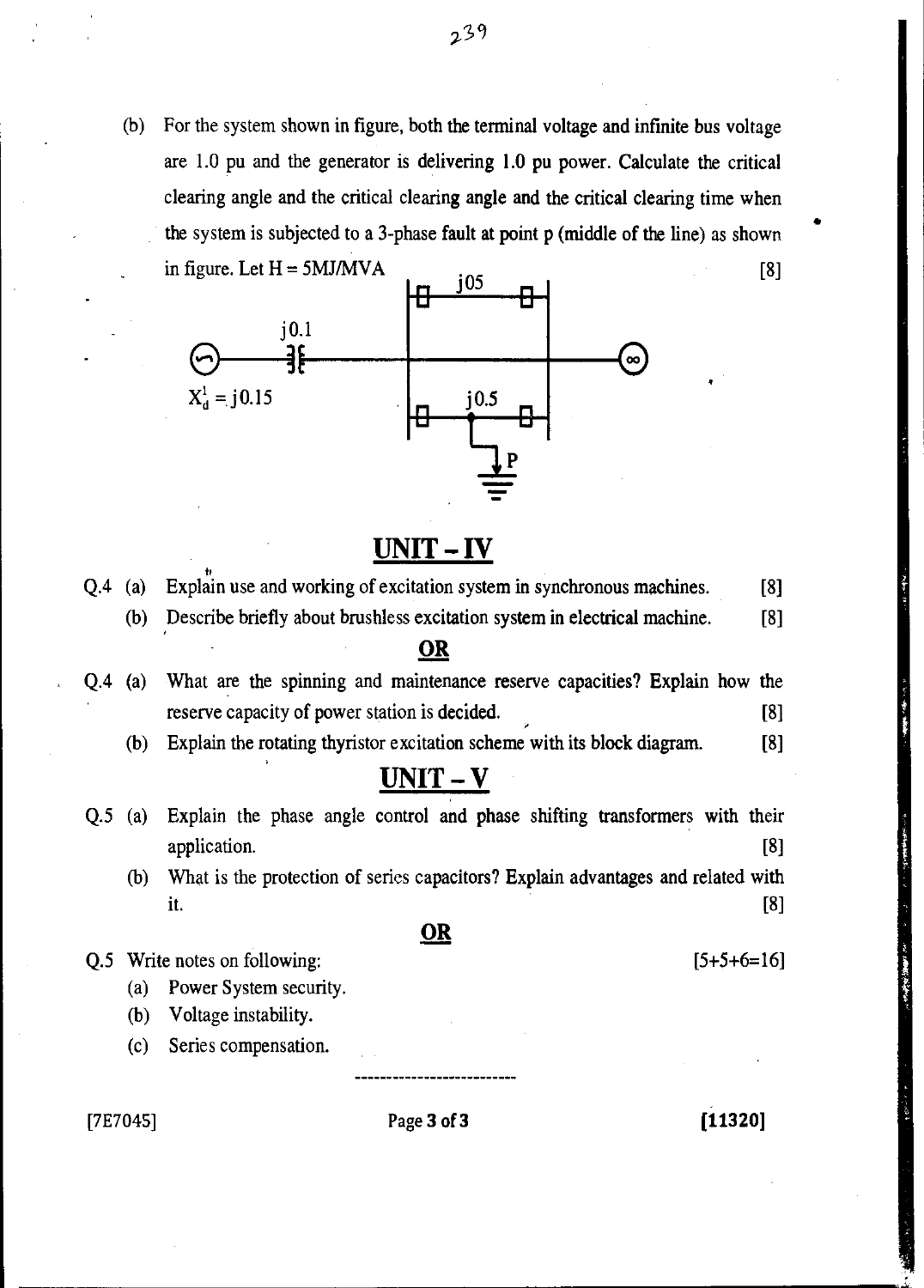|  |    | Total No of Pages: 3<br>Roll No.                    |
|--|----|-----------------------------------------------------|
|  | 32 | 7E7132                                              |
|  |    | B. Tech. VII Sem. (Main/Back) Exam., Nov.-Dec.-2016 |
|  | E  | <b>Electrical Engineering</b>                       |
|  |    | <b>7EE6.3A Economic Operation of Power Systems</b>  |
|  |    |                                                     |

• Time: 3 Hours Maximum Marks: 80 Min. Passing Marks Main: 26 Min. Passing Marks Back: 24

*Instructions to Candidates:* 

*Attempt any five questions, selecting one question from each unit. All questions carry equal marks. Schematic diagrams must be shown wherever necessary. Any data you feel missing suitably be assumed and stated clearly.* 

*t Units of quantities used/calculated must be stated clearly.* 

*Use of following supporting material is permitted during examination. (Mentioned in form No. 205)* 

1. NIL 2. NIL 2.

### **UNIT — I**

- Q.1 (a) A power plant has an initial cost of Rs.  $2x10<sup>8</sup>$ . Assuming a salvage value of 15%  $\&$  useful life of 25 years - [8]
	- (i) Find rate of depreciation by fixed percentage method.

(ii) Also find accumulated depreciation at the end of  $10<sup>th</sup>$  year.

(b) Write a short note on the following - [8]

(i) Effect of load factor on unit energy cost

(ii) Annual fixed cost.

[7E7132] Page 1 of **3 [8520]**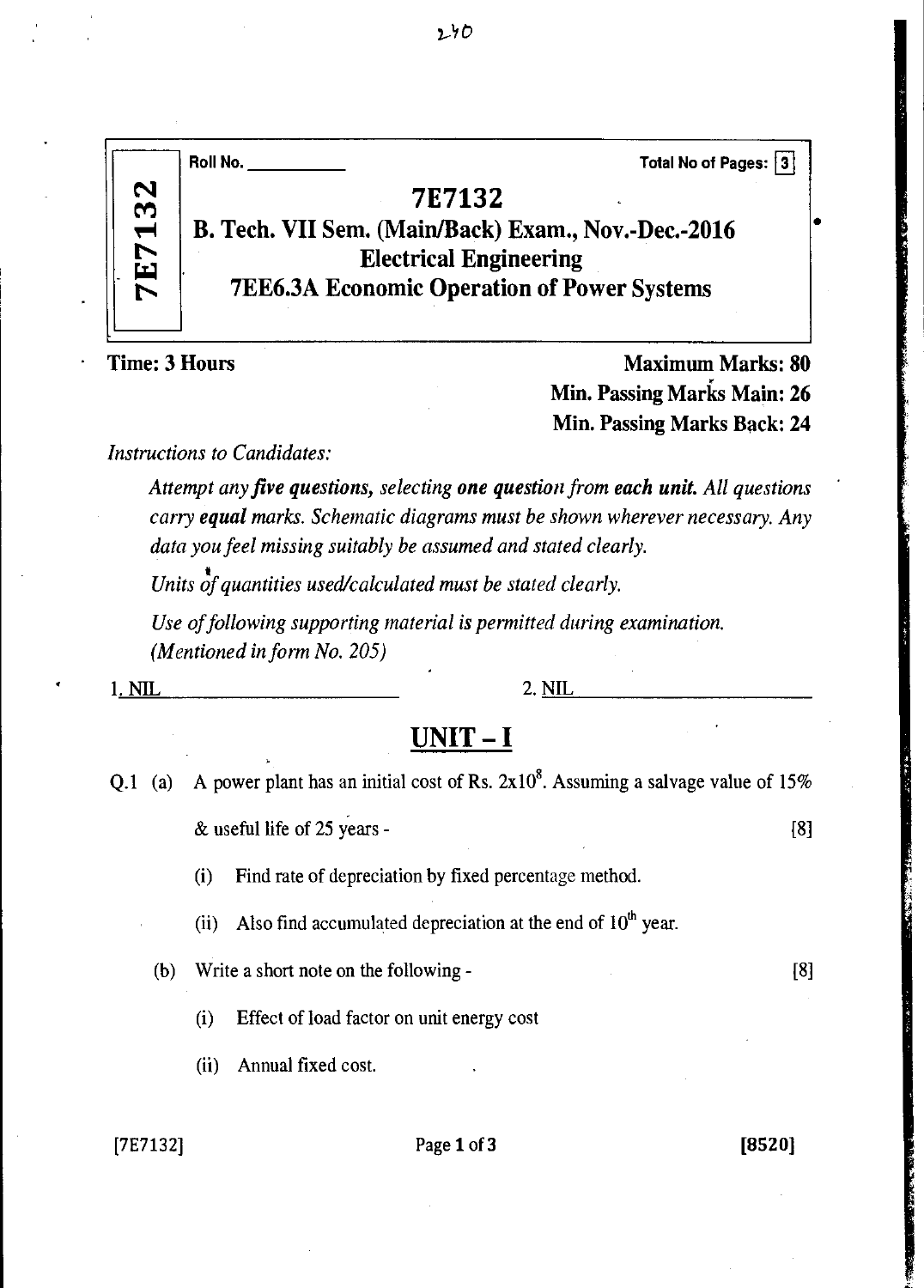#### OR

- Q.1 (a) Discuss the selection of power plant equipments. What are the selection criterion for selection them? [8]
	- (b) Enumerate & explain briefly various methods used to calculate the depreciation  $\text{cost.}$   $[8]$

### **UNIT-II**

**Q.2 (a)** Two generating units of a thermal station have cost characteristics **as under:** 

 $C_1 = 561 + 7.92P_1 + 0.001562P_1^2$  Rs./hr

 $C_2 = 310 + 7.85P_2 + 0.00194P_2^2$  Rs. / hr

Obtain the cost characteristic of the composite unit for a total demand  $P_T$ . [8]

**(b)** How is the sequence of adding units in thermal plant decided? [8]

#### **OR**

- Q.2 (a) Explain the equal incremental cost criteria for optimum **scheduling in power**  plants. [8]
	- (b) Discuss the input, out put & incremental fuel rate characteristics of thermal power plants. [8]

### **UNIT - III**

- Q.3 (a) Explain the advantage of operating a hydro plant & thermal plant in coordination. [8]
	- (b) For a hydro-thermal plant the total load is a constant of 90 **MW** for a month of 30 days. Find the running time of the thermal plant if the maximum hydro energy is 50,000 MWhr. The cost function of thermal power plant is given by  $(F_C = 54 + 11 P_{th} + 0.02 P_{th}^2)$  unit of cost/hr. [8]

#### **OR**

- Q.3 (a) Discuss the importance of short term hydro thermal scheduling. [8]
	- (b) Describe how the plant capacity of a run off river plant is found when it works in combination with a steam plant. [8]

#### [7E7132] Page **2 of 3 [8520]**

ç,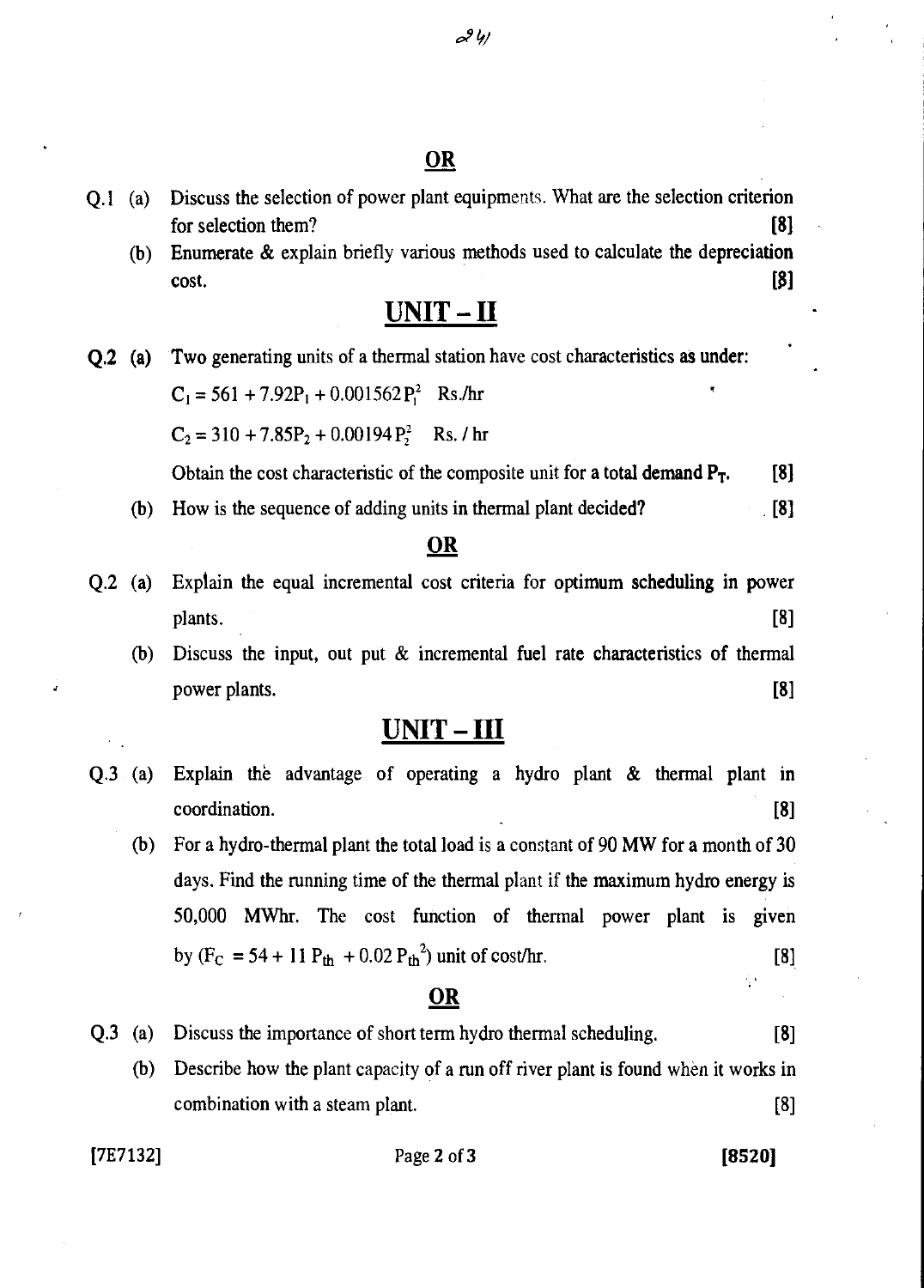### **UNIT - IV**

- Q.4 (a) The balanced e.m.f. of two single phase alternators running in parallel are 3000120° & 290010° Volts. Their synchronous impedances are  $2 + j20 \& 2.5 + j30$  ohm. The load impedance is  $10 + j4$  ohm. Determine the circulating current. [8]
	- (b) Discuss the condition necessary for parallel operation of alternators. [8]

### **2K**

- Q.4 (a) Deduce the expression for circulating current for two alternators in parallel sharing of load current. [8]
	- (b) Two alternators working in parallel supply a load of 3000 kW & a motor load aggregating to 5000 kW at a p.f. 0.72, one machine is loaded up to 5000 kW at 0.8 p.f. logging. What is the load  $\&$  p.f. of the other machine? [8]

### **UNIT - V**

|  | Q.5 (a) Describe the break even & minimum cost analysis. What is meant by linear & |      |
|--|------------------------------------------------------------------------------------|------|
|  | non linear break even?                                                             | [10] |
|  | (b) Explain Supply & Demand relationship.                                          | [6]  |

#### **OR**

Q.5 (a) **Describe the** concepts of financial efficiencies of electrical goods & services as well as the supply & the demands. [10] (b) **Explain the law of** Supply & Demand. [6]

 $[7E7132]$  Page 3 of 3 [8520]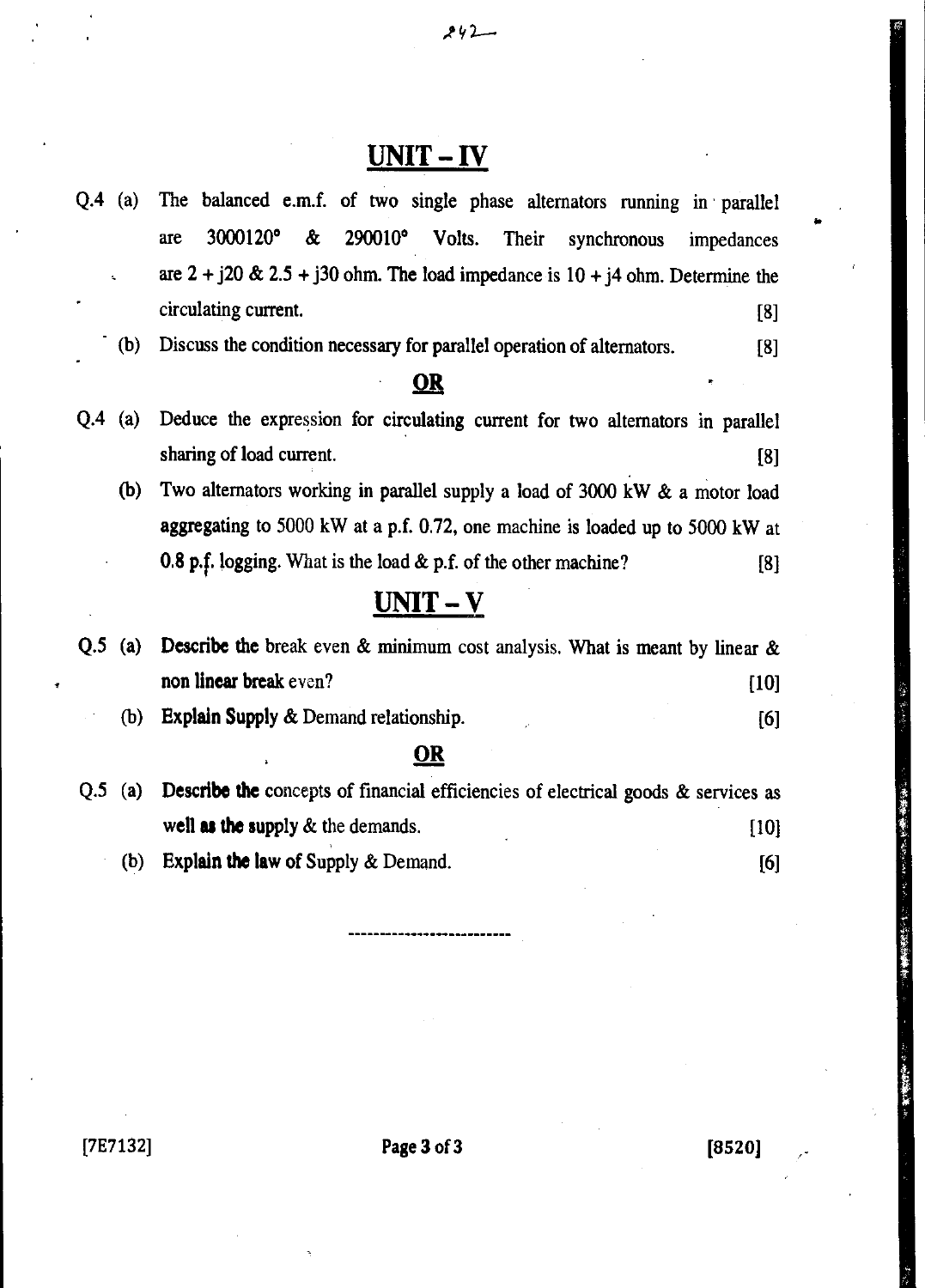|       | Roll No.<br>Total No of Pages: 3               |
|-------|------------------------------------------------|
| E4171 | 7E4171                                         |
|       | B. Tech. VII Sem. (Back) Exam., Nov.-Dec.-2016 |
|       | <b>Electrical Engineering</b>                  |
|       | <b>7EE1(O)</b> Data Base Management System     |
|       |                                                |

**Fime: 3 Hours Maximum Marks: 80 Maximum Marks: 80 Maximum Marks: 80 Min. Passing Marks Main: 26 Min. Passing Marks Back: 24** 

*Instructions to Candidates:* 

*Attempt any five questions, selecting one question from each unit All questions carry equal marks. Schematic diagrams must be shown wherever necessary. Any data you feel missing suitably be assumed and stated clearly.* 

*Units of quantities used/calculated must b • stated clearly.* 

*Use of following supporting material is permitted during examination. (Mentioned in form No. 205)* 

#### $1. \underline{\text{NIL}}$  2.  $\underline{\text{NIL}}$  2.  $\underline{\text{NIL}}$

### **UNIT — I**

|  | Q.1 (a) What is DBMS? Describe need, purpose and goals of DBMS. | [8] |
|--|-----------------------------------------------------------------|-----|
|  | (b) Explain different kind of data models of DBMS.              | [8] |

#### **OR**

**Q.1** (a) Explain the distinctions among the terms Primary Key, Candidate Key & Super Key.  $[4]$ 

(b) Construct an ER Diagram for a hospital with a set of patients and a set of medical doctors. Associate with each patient a log of the various tests and examination<br>conducted. Also design generalization-specialization hierarchy for the same<br>example. [8] conducted. Also design generalization-specialization hierarchy for the same

|  | (c) Explain Relational Algebra in detail. |  |  |
|--|-------------------------------------------|--|--|
|--|-------------------------------------------|--|--|

 $[7E4171]$  Page 1 of 3 [1560]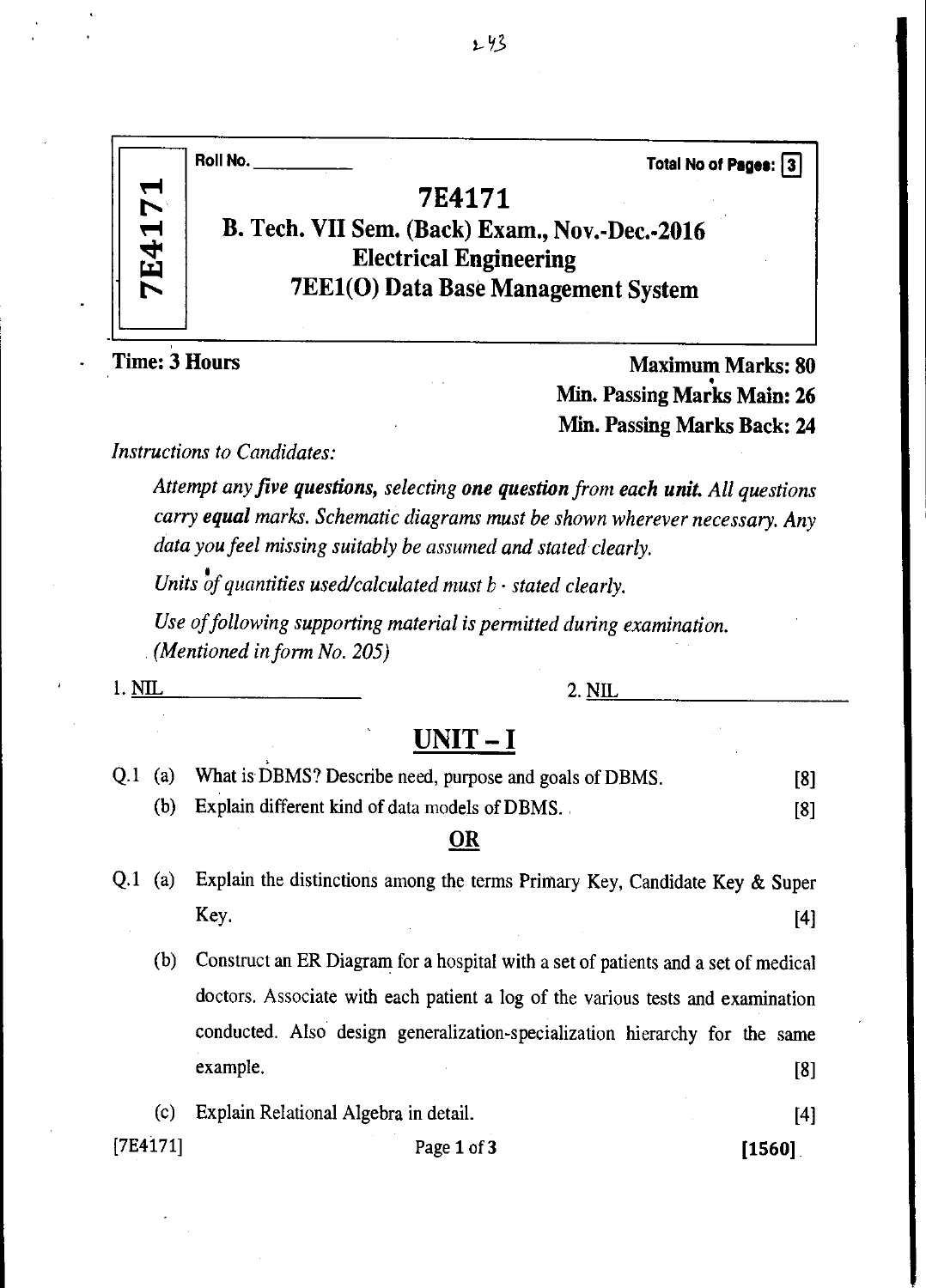### **UNIT -** II

0? 9y

Q.2 (a) In what sense does relational calculus differ from relational algebra, and in what sense they are similar? [8] (b) How does tuple relational calculus differ from domain relational calculus. [8]

#### OR

Q.2 What is normalization? Explain about  $3<sup>rd</sup>$  BCNF,  $4<sup>th</sup>$  normal forms in detail by taking examples. Highlight the concept of various dependencies. [16]

### **UNIT - III**

- Q.3 Write the SQL queries for the following : the tables are EMP (empno, ename, job, mgr, hiredate, sal, comm, deptno); Dept (Dept no, dname, loc); Salgrade (grade, losal, hisal)
	- (a) Find the employees who earn the highest salary in each job type, sort in descending salary order. [4]
	- (b) Find the most recently hired employees in each department order by hire date.  $[4]$
	- (c) Show (ename, sal, deptno) details of any employee who earns a salary greater than the average salary for their dept, sort in deptno. [4]
	- (d) Display the  $5<sup>th</sup>$  row of the emp. Table [4]

#### OR

Q.3 (a) Explain stored procedures and triggers in SQL with suitable example. [8] (b) Explain embedded SQL and dynamic SQL programming in detail. [8]

### **UNIT - IV**

Q.4 (a) What do you understand by schedule in the context of concurrent execution of transactions in RDBMS? Describe physical data organization in sequential, indexed, random and hashed files. [16]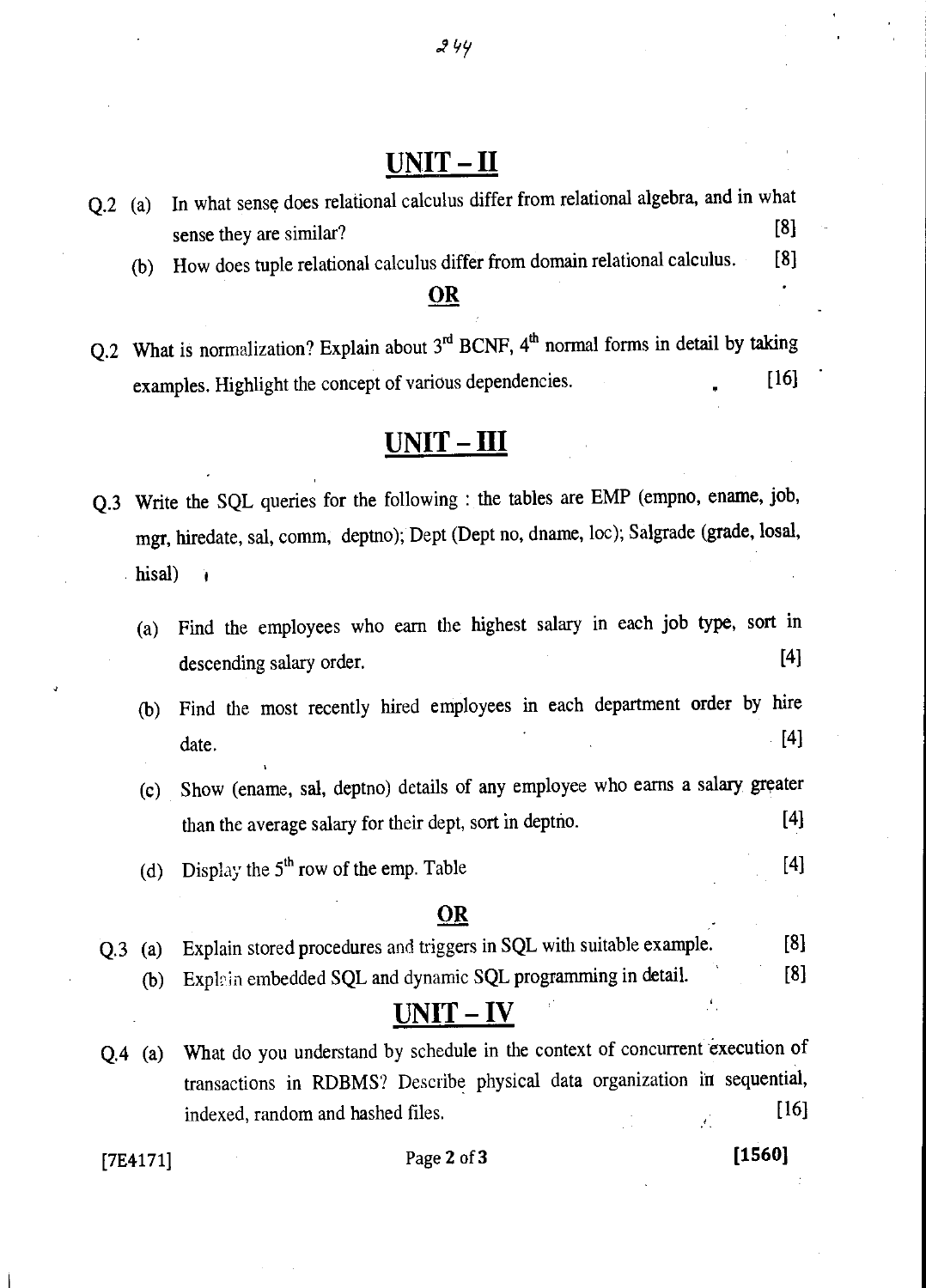### **OR**

Q.4 (a) Explain the difference between inverted, and multilist structures in detail. [8] (b) Describe organizations of physical data in random, sequential and indexed files with suitable examples. [8]

### **UNIT - V**

|  |  | $\dot{Q}$ .5 (a) What is a system crash? Write the various causes for it. | [8] |  |
|--|--|---------------------------------------------------------------------------|-----|--|
|--|--|---------------------------------------------------------------------------|-----|--|

<sup>\*</sup> (b) Write about log-based recovery and shadow paging. [8]

#### **OR**

- Q.5 (a) What is meant by the concurrent executions of database transactions in a  $[8]$ multiuser system? Explain in detail.
	- (b) Discuss why concurrency control is needed. Give suitable example.  $[8]$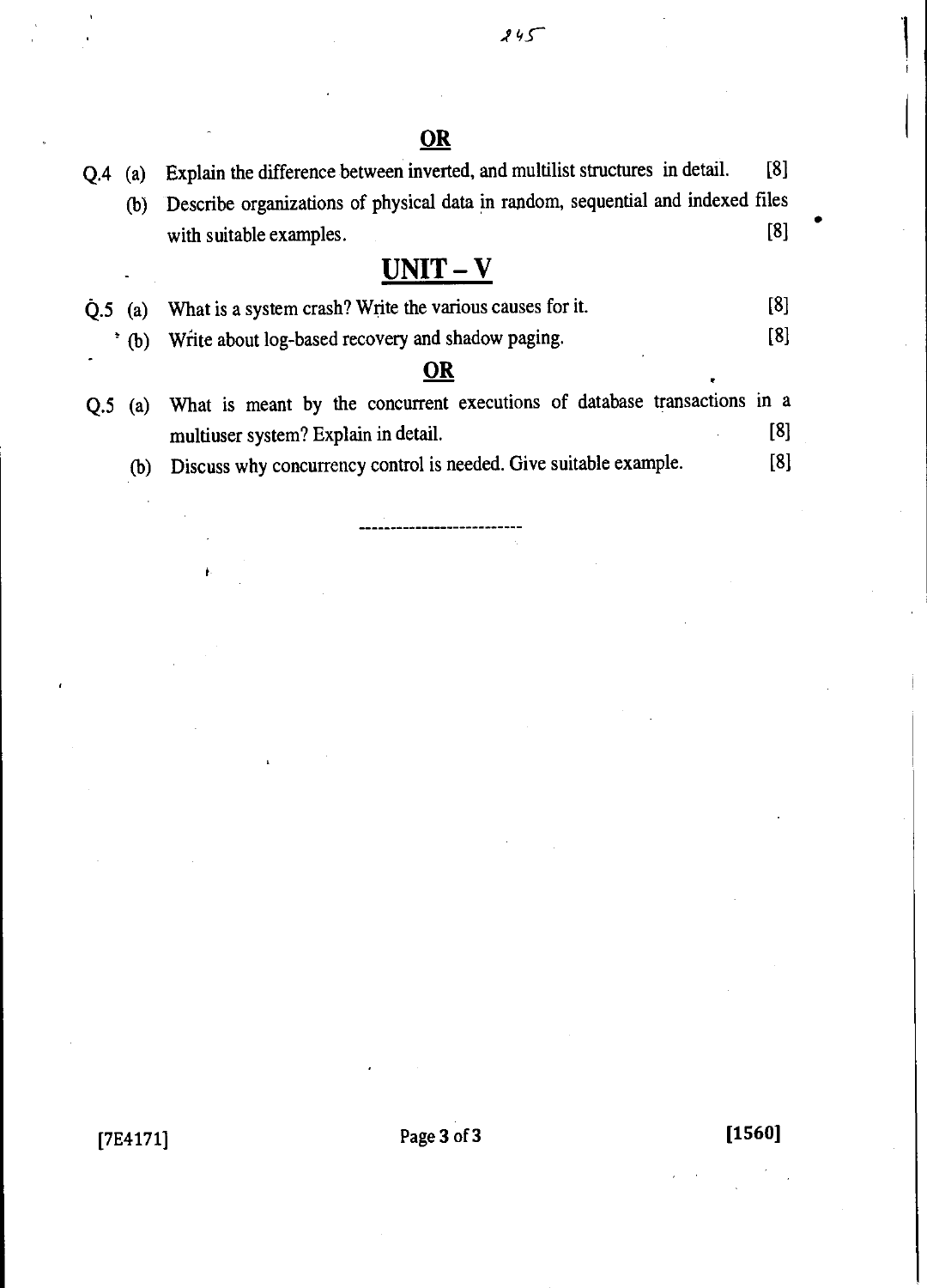|                    | Roll No.<br><b>Total No of Pages:</b><br> 3                                                                                                             |
|--------------------|---------------------------------------------------------------------------------------------------------------------------------------------------------|
| 74<br><b>7E41'</b> | 7E4174<br>B. Tech. VII Sem. (Back) Exam., Nov.-Dec.-2016<br><b>Electrical &amp; Electronics Engineering</b><br>7EX4 (O) Utilization of Electrical Power |

Time: 3 Hours Maximum Marks: 80 Min. Passing Marks Main: 26 Min. Passing Marks Back: 24

*Instructions to Candidates:* 

*Attempt any five questions, selecting one question from each unit. All questions carry equal marks. Schematic diagrams must be shown wherever necessary. Any data you feel missing suitably be assumed and stated clearly.* 

*Units of quantities used/calculated must be stated clearly.* 

*Use of following supporting material is permitted during examination. (Mentioned in form No. 205)* 

| 1. NIL         |     | 2. NIL                                                                             |        |
|----------------|-----|------------------------------------------------------------------------------------|--------|
|                |     | UNIT – I                                                                           |        |
| 0.1            | (a) | Explain spot welding with neat and clean diagram.                                  | $[10]$ |
|                | (b) | Why the electric heating is better than other types of heating?                    | [6]    |
|                |     | OR                                                                                 |        |
| 0.1            | (a) | Explain the vertical core type induction furnace with neat and clean diagram. [10] |        |
|                | (b) | Compare electric are welding and resistance welding.                               | [6]    |
|                |     | UNIT<br>$-11$                                                                      |        |
| Q <sub>2</sub> | (a) | Discuss the important terms used in illumination.                                  | [8]    |

(b) What do you mean by polar curve? Explain briefly. [8]

[7E4174] Page 1 of 3 [1500]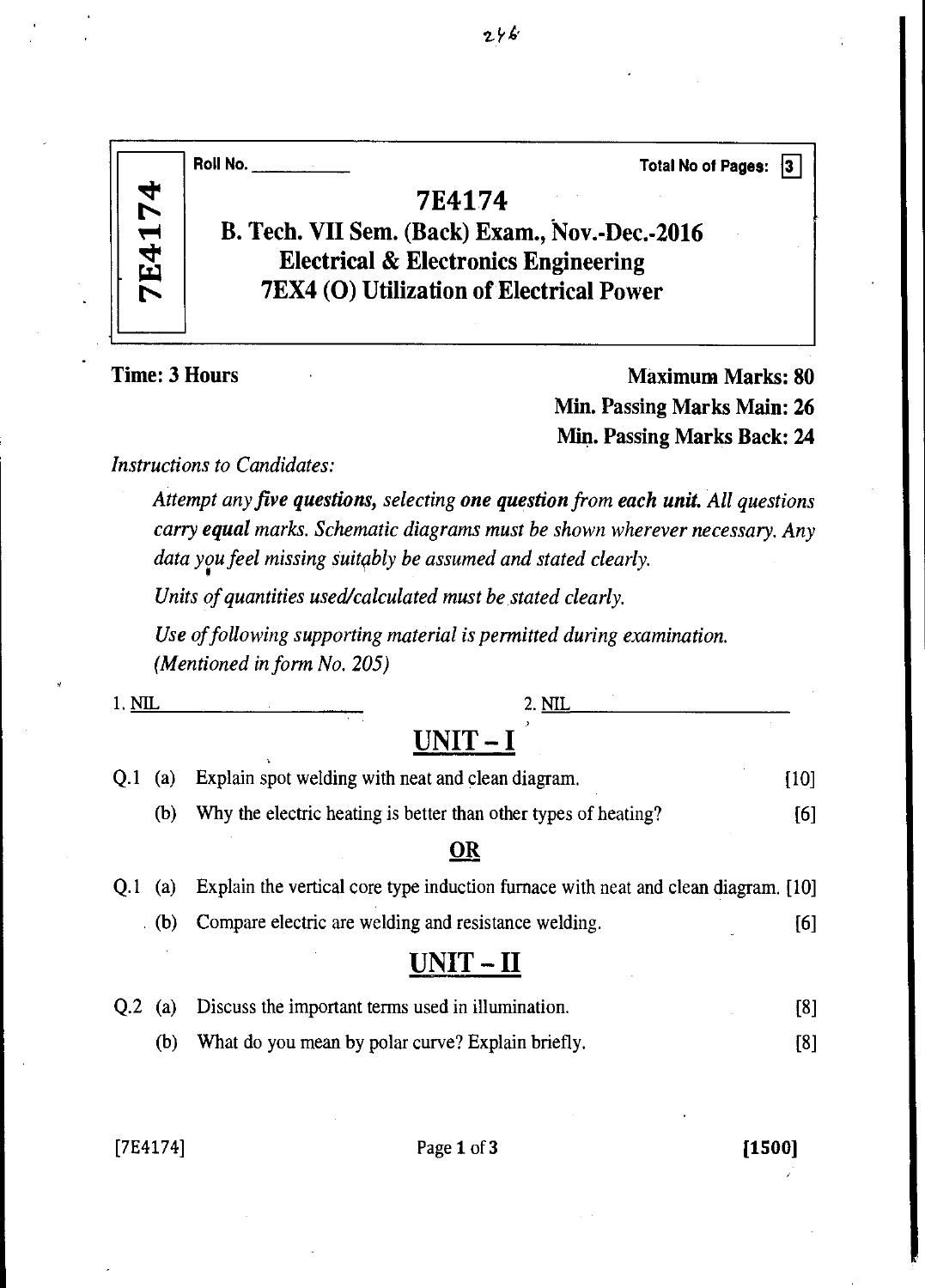|                 |          | OR                                                                                                                                                                                                                                                                                 |                      |
|-----------------|----------|------------------------------------------------------------------------------------------------------------------------------------------------------------------------------------------------------------------------------------------------------------------------------------|----------------------|
| $Q.2$ (a)       |          | A 250 V lamp has a total flux of 3000 lumens and takes a current of 0.8 A.                                                                                                                                                                                                         |                      |
|                 |          | Calculate -                                                                                                                                                                                                                                                                        | [10]                 |
|                 |          | Lumens per watt, and<br>(i)                                                                                                                                                                                                                                                        |                      |
|                 |          | MSCP per watt<br>(ii)                                                                                                                                                                                                                                                              |                      |
|                 | (b)      | Discuss the various methods employed for lighting calculation.                                                                                                                                                                                                                     | [6]                  |
|                 |          | <u>UNIT – III</u>                                                                                                                                                                                                                                                                  | 4                    |
| Q <sub>.3</sub> | (a)      | Explain the Faraday laws of electro – deposition.                                                                                                                                                                                                                                  | [6]                  |
|                 | (b)      | Describe the extraction process of aluminum with neat and clean diagram.                                                                                                                                                                                                           | $[10]$               |
|                 |          | OR                                                                                                                                                                                                                                                                                 |                      |
| O.3             | (a)      | Why it is preferred to supply large chemical work from hydroelectric or atomic                                                                                                                                                                                                     |                      |
|                 |          | power stations?                                                                                                                                                                                                                                                                    | [10]                 |
|                 | (b)      | Explain anodizing and electro cleaning in detail.                                                                                                                                                                                                                                  | [6]                  |
|                 |          | <u> UNIT – IV</u>                                                                                                                                                                                                                                                                  |                      |
| Q.4             | (a)      | What is the requirement of an ideal traction system?                                                                                                                                                                                                                               | [6]                  |
|                 | (b)      | State and explain the track electrification system generally employed for the                                                                                                                                                                                                      |                      |
|                 |          | following services:                                                                                                                                                                                                                                                                | $[10]$               |
|                 |          | Tramway service in a busy town area.<br>(i)<br>可能的                                                                                                                                                                                                                                 |                      |
|                 |          | Electric suburban railway service.<br>(ii)                                                                                                                                                                                                                                         |                      |
|                 |          | (iii) Main line service.                                                                                                                                                                                                                                                           |                      |
|                 |          | e<br>Geboortes<br>$280$ in a $\sqrt{2}$ and $\infty$<br>$\sim 10^{11}$ and $\sigma$<br>$\mathcal{F}(\mathcal{F},\mathcal{F})$<br>经自动性                                                                                                                                              |                      |
|                 | (a)      | Write short note on Pantograph.<br>in a little print                                                                                                                                                                                                                               | [8]                  |
|                 | (b)      | Discuss merit and demerit of the single phase A.C. system for main and suburban                                                                                                                                                                                                    |                      |
| $\sim$ ( $\sim$ |          | line electrification of the railway.<br>$\label{eq:G} \mathcal{G}^{\bullet}_{\alpha} \mathcal{L}_{\beta}(\mathbb{R}^d) = \mathcal{I}^{\bullet}_{\alpha} \mathcal{F}^{\bullet}_{\beta}(\mathbb{R}^d) = \mathcal{I}^{\bullet}_{\alpha} \mathcal{D}^{\bullet}_{\alpha}(\mathbb{R}^d)$ | [8]<br>$\mathcal{A}$ |
| -18)            |          | $UNIT -$<br>$\label{eq:3} \mathcal{L} = \mathcal{L} \mathcal{L} \mathcal{L} \mathcal{L} = \mathcal{L} \mathcal{L} \mathcal{L} \mathcal{L} \mathcal{L}^2$<br>なりとの                                                                                                                   |                      |
| Q.5             | (a)      | Draw a main line speed time curve and label its various parts.                                                                                                                                                                                                                     | [8]                  |
|                 | (b)      | What is the general feature of electric traction motors?                                                                                                                                                                                                                           | [8]                  |
|                 | [7E4174] | Page 2 of 3                                                                                                                                                                                                                                                                        | [1500]               |

 $247$